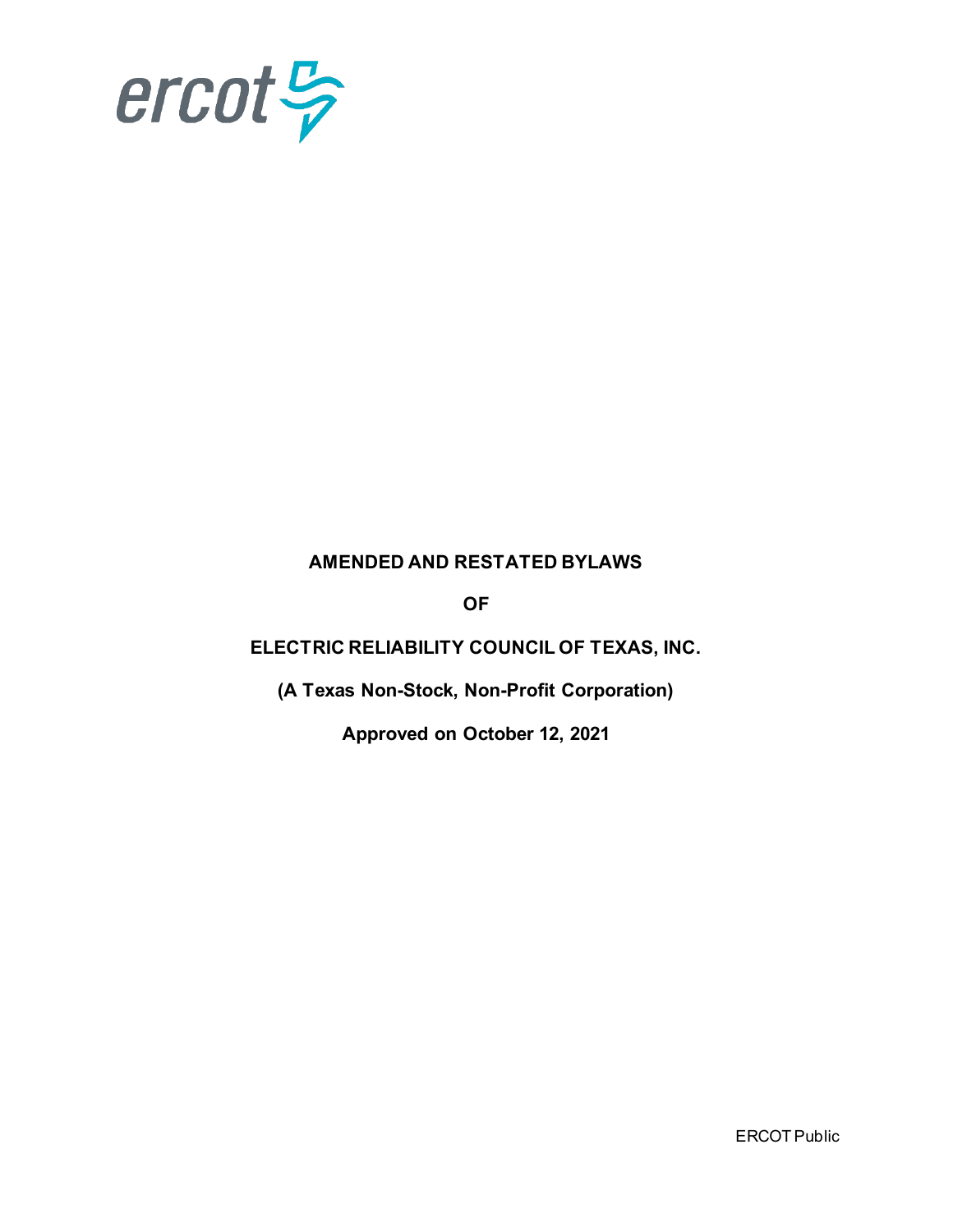### **ARTICLE 1 OFFICES**

Section 1.1 Principal Office. The principal office of Electric Reliability Council of Texas, Inc., a Texas non-stock, non-profit corporation ("ERCOT"), shall be located at such place in Texas as the ERCOT Board of Directors (the "Board") may determine. Additional offices may be established and maintained at such place or places as the Board may from time to time designate.

Section 1.2 Registered Office and Registered Agent. ERCOT will maintain a registered office and a registered agent in Texas. The Board may change the registered office and the registered agent as permitted by the Texas Business Organizations Code, including Chapter 22 thereof (Nonprofit Corporations).

# **ARTICLE 2 DEFINITIONS**

For purposes of these Bylaws, the following definitions apply:

- 1. **Affiliate**. Affiliate shall mean, with respect to any person, any other person who, directly or indirectly, through one or more intermediaries: (i) controls, is controlled by, or is under common control with such person, as set forth in Subsection (B) below; or (ii) exercises substantial influence over such person, is substantially influenced by such person, or is under common substantial influence with such person, as set forth in Subsection (C) below. Membership in ERCOT shall not create an affiliation with ERCOT.
	- (A) *Construction*

As used in this definition:

(x) "party" shall mean any individual, corporation, limited liability company, partnership, firm, joint venture, association, joint stock company, trust, unincorporated organization, or other entity;

(y) "person" shall mean any party, but shall exclude electric cooperatives and all of the entities listed in Section 11.0042(a)(1)-(4) of the Public Utility Regulatory Act ("PURA"), as well as the entities listed in PURA **§** 11.0042(a)(5) if the conditions in PURA **§**11.0042(a)(5)(A) and (B) are satisfied; and

(z) "controls", "controlled by", or "under common control with" shall mean the possession by a person, directly or indirectly, through one or more intermediaries, of the power to direct or cause the direction of the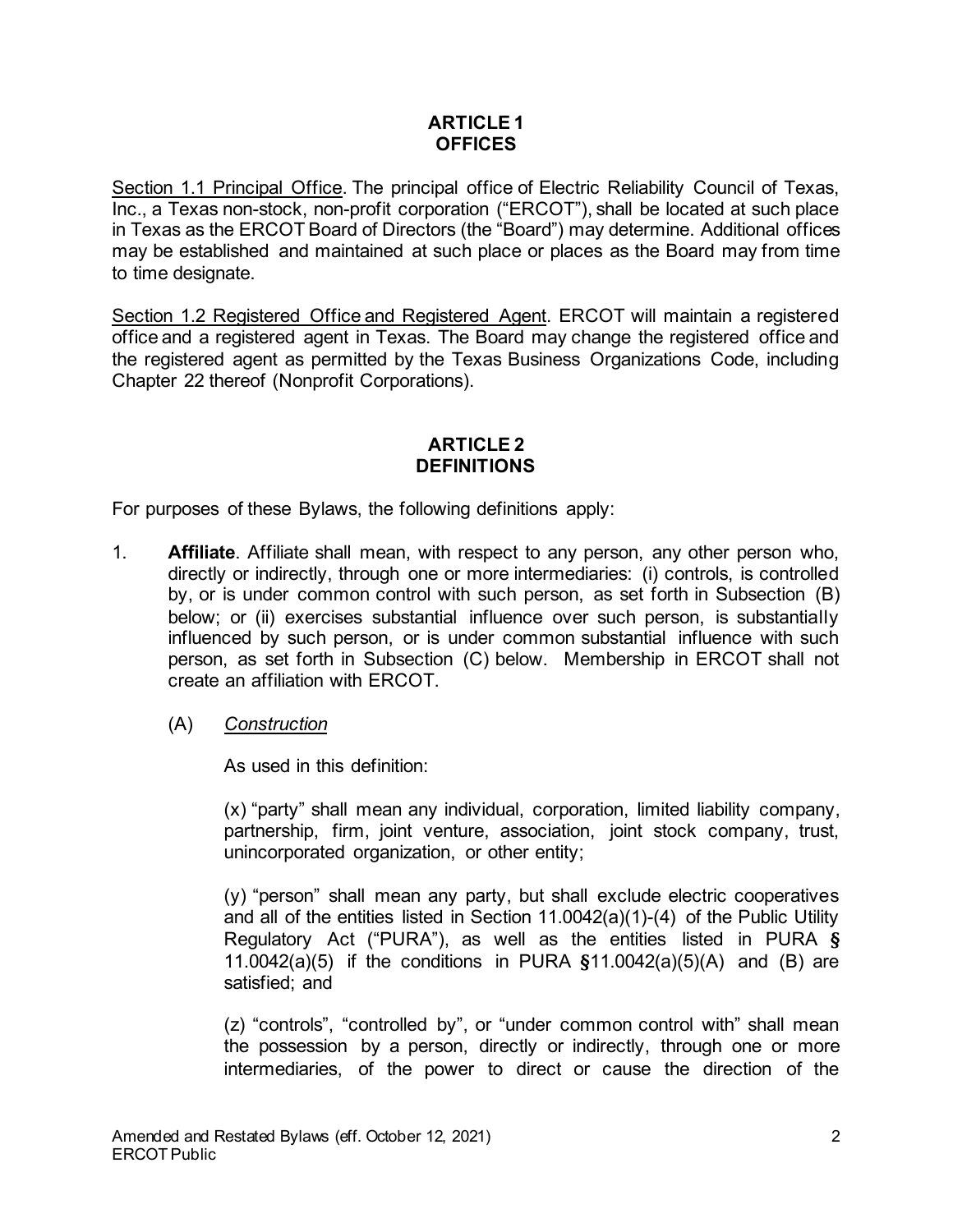management and/or policies and procedures of another person, whether through voting securities, contract or otherwise.

### (B) *Affiliation Through Control*

Ownership by a person of equity securities (whether publicly traded or not) of another person shall result in a presumption of no control for purposes of this definition if:

- 1. the holder owns (in its name or via intermediaries) less than 20 percent of the outstanding securities of the person; or
- 2. the holder owns (in its name or via intermediaries) 20 percent or more of the outstanding securities of the person, and:
	- a. the securities are held as an investment;
	- b. the holder does not have representation on the person's board of directors (or equivalent governing body) or vice versa; and
	- c. the holder does not in fact exercise influence over day to day management decisions.

An ownership interest of 20 percent or more without all of the conditions set forth in Subsection (B)(2)(a) through (c) above shall create a presumption of control that may be challenged pursuant to Subsection (D) below.

For purposes of determining whether two otherwise unrelated persons are affiliated based on a holder's ownership of equity securities of both persons, the holder's ownership interest shall not result in common control for purposes of this definition if such holder's ownership meets the foregoing conditions for either person.

### (C) *Affiliation Through Substantial Influence*

A person who is not controlling, controlled by or under common control with another person as described in Subsection (B) above, may nonetheless be determined by the Board, pursuant to Subsection (D) below, to be an Affiliate of another person, if allegations brought before the Board are substantiated that such person, directly or indirectly, through one or more intermediaries, exercises substantial influence over such person, is substantially influenced by such person, or is under common substantial influence with such person. Such a determination may be made by the Board only after notice and an opportunity for hearing at an ERCOT Board meeting as set forth in Subsection (D).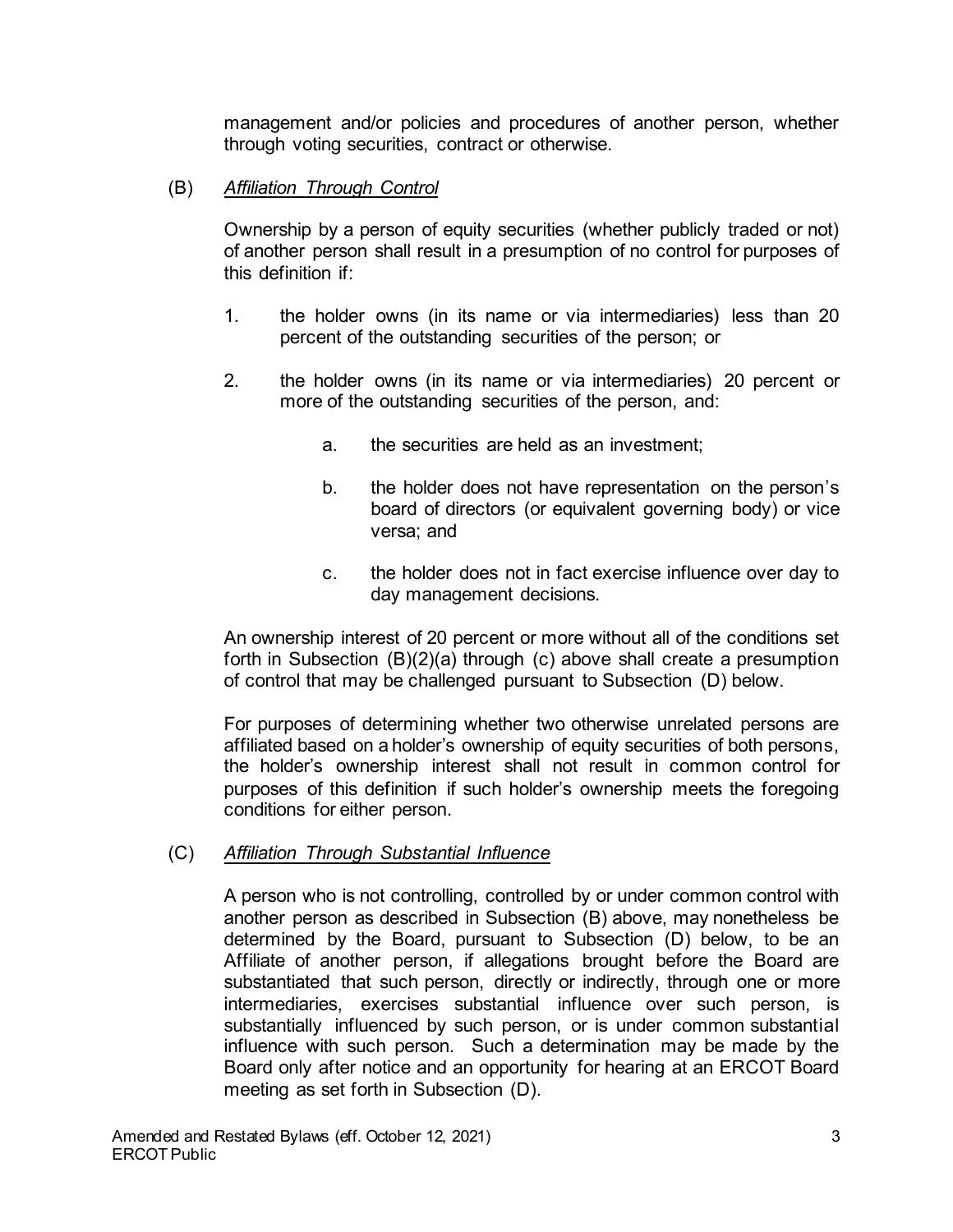# (D) *Procedure for Board Determinations Regarding Affiliation*

- 1. Any party may challenge the presumption of control pursuant to Subsection (B) above, or allege substantial influence pursuant to Subsection (C) above, to the Board pursuant to the procedure set forth in this Subsection (D).
- 2. The challenging party shall submit written notice of the challenge to ERCOT's General Counsel. Such written notice shall identify any persons that are the subject of the challenge and shall include a detailed summary of the facts supporting the challenge. ERCOT's General Counsel will provide a recommendation to the Board on the challenge.
- 3. The Board will hear such matter at the next regularly-scheduled Board meeting that is at least ten (10) Business Days after the date the written notice of challenge is received by ERCOT's General Counsel. Notice of the Board's consideration of the challenge shall be given pursuant to Section 4.6(b) of these Bylaws.
- 4. The Board shall have discretion to determine whether the persons who are the subject of the challenge are Affiliates of one another for purposes of these Bylaws by reference to the factors set forth in this definition and other persuasive evidence. The challenging party shall bear the burden of proof.
- (E) *Changes in Affiliates*

Members shall notify ERCOT of any change in Affiliates in accordance with Section 3.3(c) of these Bylaws.

- 2. **Consumers**. Any entity meeting the definition for Residential Consumers, Commercial Consumers or Industrial Consumers as set forth in this Article.
- 3. **Commercial Consumers**. A commercial consumer in the ERCOT Region: (a) **Small Commercial Consumer** – A commercial consumer having a peak demand of 1000 kilowatts or less (or an organization representing such consumers); (b) **Large Commercial Consumer** – A commercial consumer having a peak demand of greater than 1000 kilowatts. An entity applying for ERCOT membership as either a Small Commercial Consumer or a Large Commercial Consumer is ineligible if that entity has interests in the electric industry in any other capacity than as an end-use consumer or represents the interests of another entity that has interests in the electric industry in any other capacity than as an end-use consumer, such as but not limited to, aggregators, power marketers, retail electric providers, transmission or distribution companies, cooperatives, municipals, or generators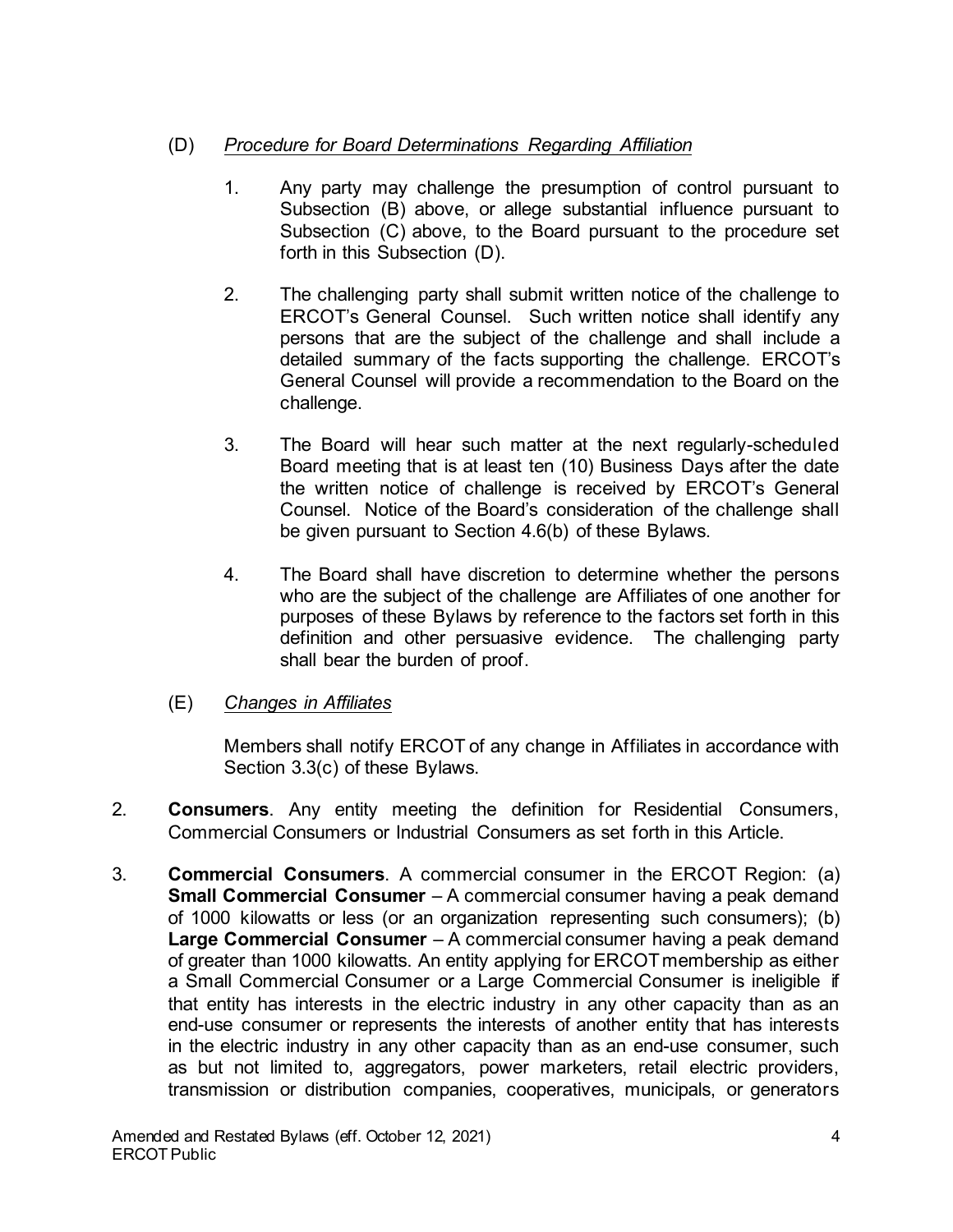and the interest is of such an extent or nature that its decisions might be affected or determined by it.

- 4. **Cooperative**. An entity operating in the ERCOT Region that is:
	- a. a corporation organized under Chapter 161 of the Texas Utilities Code or a predecessor statute to Chapter 161 and operating under that chapter;
	- b. a corporation organized as an electric cooperative in a state other than Texas that has obtained a certificate of authority to conduct affairs in the State of Texas;
	- c. a cooperative association organized under Chapter 251 of the Texas Business Organizations Code or a predecessor to that statute and operating under that statute; or
	- d. a River Authority as defined in Tex. Water Code §30.003.
- 5. **Director**. A member of the Board of ERCOT.
- 6. **Eligible Voting Director**. A Seated Director of the Board of ERCOT, other than the non-voting *ex officio* Directors who are the Chairman of the Public Utility Commission of Texas ("PUCT") and the ERCOT Chief Executive Officer ("CEO"), pursuant to these Bylaws, who votes in person or by proxy at a meeting properly noticed and held pursuant to these Bylaws.
- 7. **Eligible Voting Representative**. A Seated Representative, pursuant to these Bylaws, who votes in person or by proxy at a meeting properly noticed and held pursuant to these Bylaws.
- 8. **Entity**. An Entity includes an organization and all of its Affiliates.
- 9. **ERCOT Protocols**. The document adopted by ERCOT and approved by the Public Utility Commission of Texas, as amended from time to time that contains the scheduling, operating, planning, reliability, and settlement policies, rules, guidelines, procedures, standards, and criteria of ERCOT.
- 10. **ERCOT Region**. The geographic area and associated transmission and distribution facilities that are not synchronously interconnected with electric utilities operating outside the jurisdiction of the Public Utility Commission of Texas.
- 11. **Independent Generator**. Any entity that is not a T&D Entity or Affiliate of a T&D Entity and that (i) owns or controls generation capable of operating at least 10 MW in the ERCOT Region, or (ii) is preparing to operate and control generation of at least 10 MW, in the ERCOT Region, and has approval of the appropriate governmental authority, has any necessary real property rights, has given the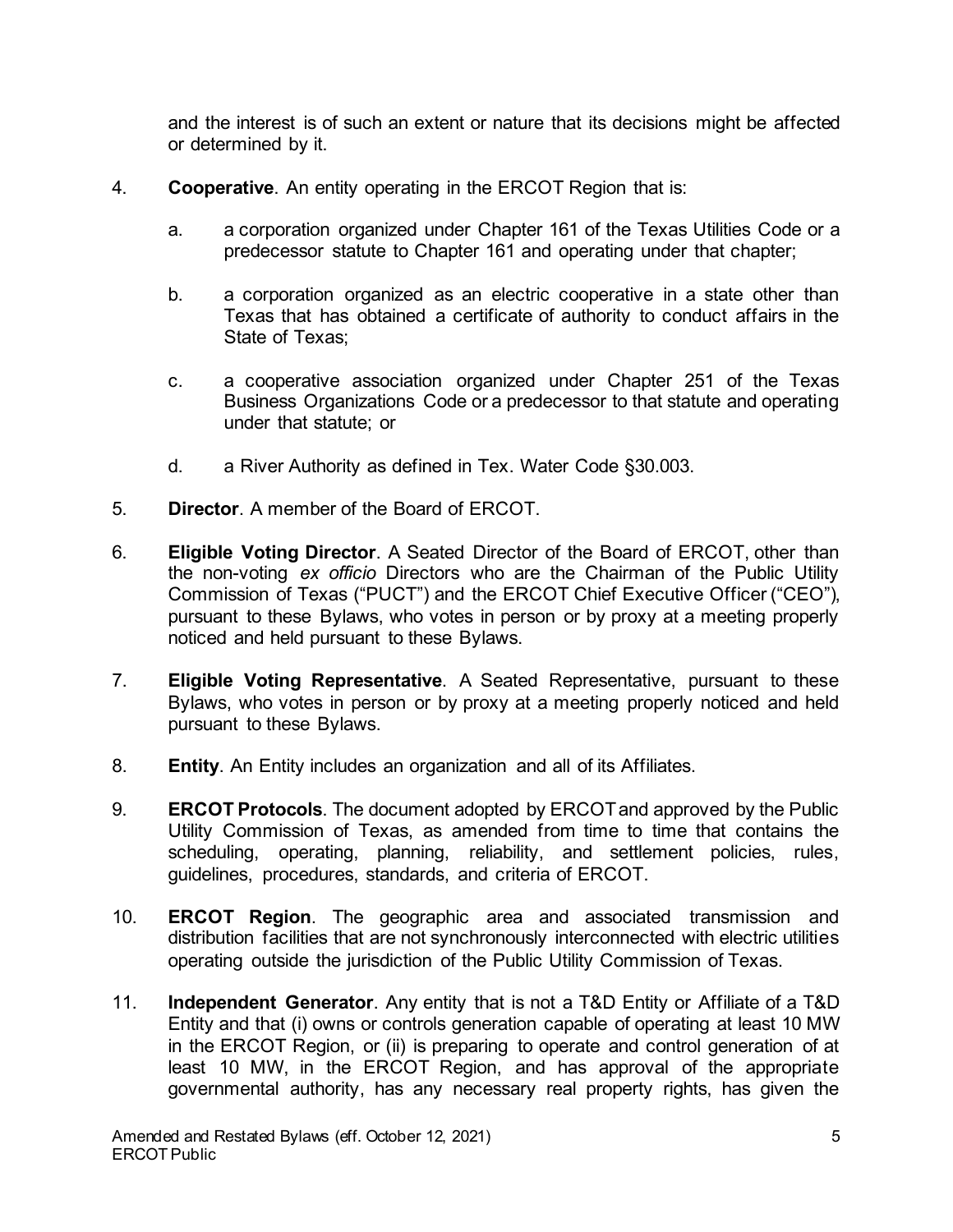connecting transmission provider written authorization to proceed with construction and has provided security to the connecting transmission provider.

- 12. **Independent Power Marketer**. Any entity that is not a T&D Entity or Affiliate of a T&D Entity and is registered at the PUCT as a Power Marketer to serve in the ERCOT Region.
- 13. **Independent REP**. Any entity that is certified by the PUCT to serve in the ERCOT Region as a Retail Electric Provider ("REP") under PURA §39.352 and that is not an Affiliate of a T&D Entity. For the purposes of Segment classification, an aggregator, if such Member does not fit in any other classification, shall participate as an Independent REP.
- 14. **Industrial Consumers**. An industrial consumer is a consumer with at least one meter with average monthly demand greater than 1 megawatt consumed within the ERCOT Region engaged in an industrial process.

### 15. **Investor-Owned Utility ("IOU")**.

- a. An investor-held, for-profit "electric utility" as defined in PURA §31.002(6) that (a) operates within the ERCOT Region, (b) owns 345 KV interconnected transmission facilities in the ERCOT Region, (c) owns more than 500 pole miles of transmission facilities in the ERCOT Region, or (d) is an Affiliate of an entity described in (a), (b) or (c); or
- b. A public utility holding company of any such electric utility.
- 16. **Market Participant**. For purposes of these Bylaws, a Market Participant is (i) any entity that engages in any activity that is in whole or in part the subject of the ERCOT Protocols and has, or should have, a contract regarding such activities with ERCOT or (ii) any entity that qualifies for ERCOT membership.
- 17. **Market Segment**. For purposes of these Bylaws, any of the segments (all of which are defined within this Article 2 of these Bylaws) as follows:
	- a. Cooperative;
	- b. Independent Generator;
	- c. Independent Power Marketer;
	- d. Independent REP;
	- e. IOU;
	- f. Municipal; or
	- g. Consumer (including: (1) Commercial Consumer comprised of Small Commercial Consumer and Large Commercial Consumer, (2) Industrial Consumer, or (3) Residential Consumer).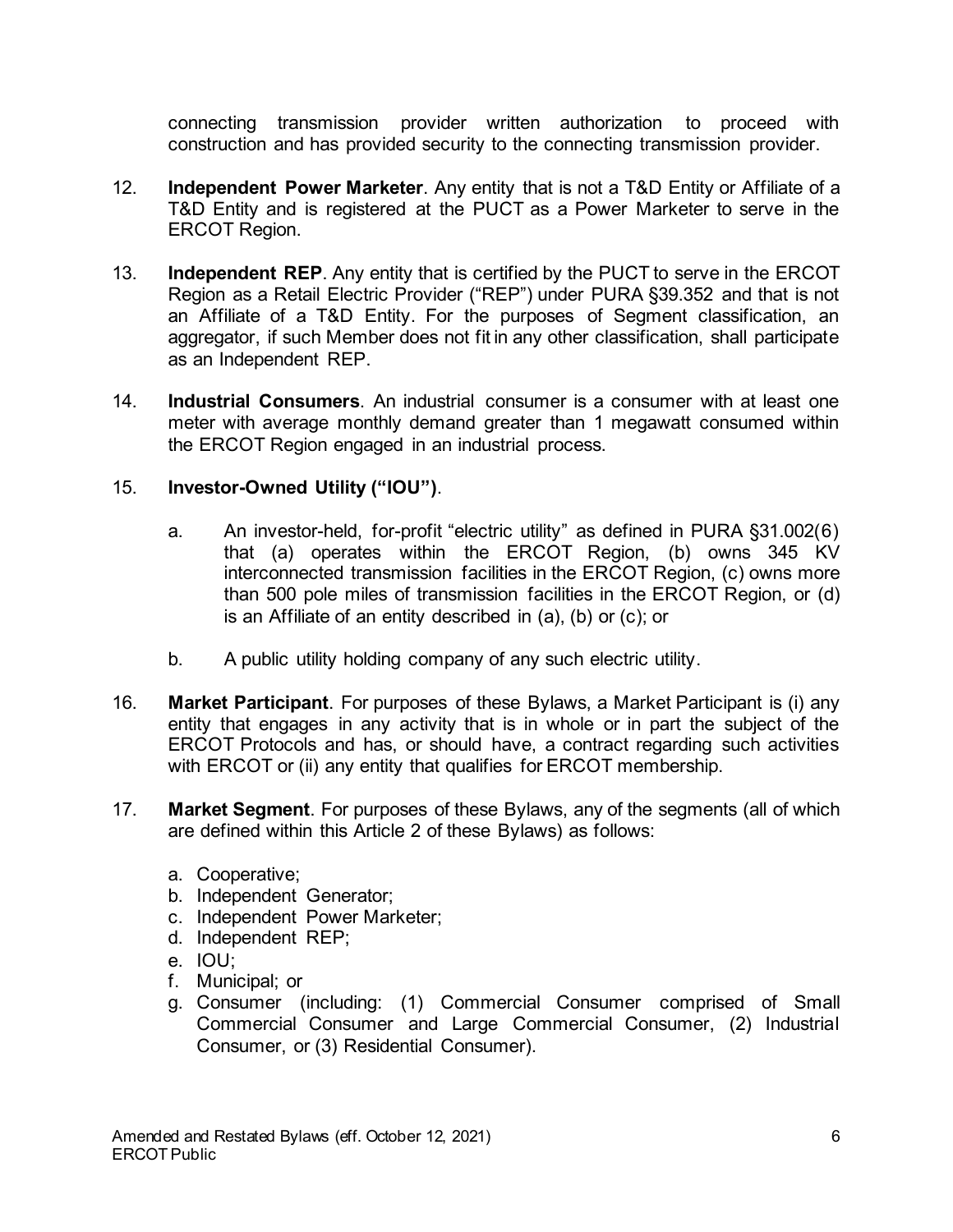- 18. **Member**. A member of ERCOT, the Texas non-stock, non-profit corporation, which has been approved by ERCOT to meet the applicable membership qualifications described in Sections 3.1 and 3.2 of these Bylaws, or the member's appointed representative, as the context so requires.
- 19. **Municipal**. An entity operating in the ERCOT Region that owns or controls transmission or distribution facilities, owns or controls dispatchable generating facilities, or provides retail electric service and is either:
	- a. a municipal owned utility as defined in PURA §11.003 or
	- b. a River Authority as defined in Tex. Water Code §30.003.
- 20. **Officer**. An individual elected, appointed, or designated as an officer of an entity by the entity's governing authority or under the entity's governing documents.
- 21. **PUCT**. The Public Utility Commission of Texas, which is the Texas state agency that has responsibility and oversight of the activities conducted by ERCOT.
- 22. **Residential Consumers**. The appointed Board Director representing residential consumer interests, an organization or agency representing the interests of residential consumers in the ERCOT Region, or the Residential Consumer Technical Advisory Committee ("TAC") Representative. An entity applying for ERCOT membership as a Residential Consumer is ineligible if that entity has interests in the electric industry in any other capacity than as an end-use consumer or represents the interests of another entity that has interests in the electric industry in any other capacity than as an end-use consumer, such as but not limited to, aggregators, power marketers, retail electric providers, transmission or distribution companies, cooperatives, municipals, or generators.
- 23. **Seated Director**. A Director who is currently serving, either *ex officio* or having been selected in accordance with PURA §39.151, regardless of attendance at meetings. A vacant position shall not be considered a "Seated Director."
- 24. **Seated Representative**. A TAC Representative (as defined in Section 5.1 of these Bylaws) or a member of a subcommittee of TAC, or the TAC Representative's designated alternate representatives when serving in the TAC Representative's stead (if applicable), who is currently serving, having been selected in accordance with these Bylaws, regardless of attendance at meetings. A vacant position shall not be considered a "Seated Representative."
- 25. **Segment**. For purposes of these Bylaws, a "Segment" refers to a Market Segment as defined in this Article 2 of these Bylaws.
- 26. **Transmission and Distribution ("T&D") Entity**. Any entity that is an IOU, Cooperative or Municipal that owns or controls transmission and/or distribution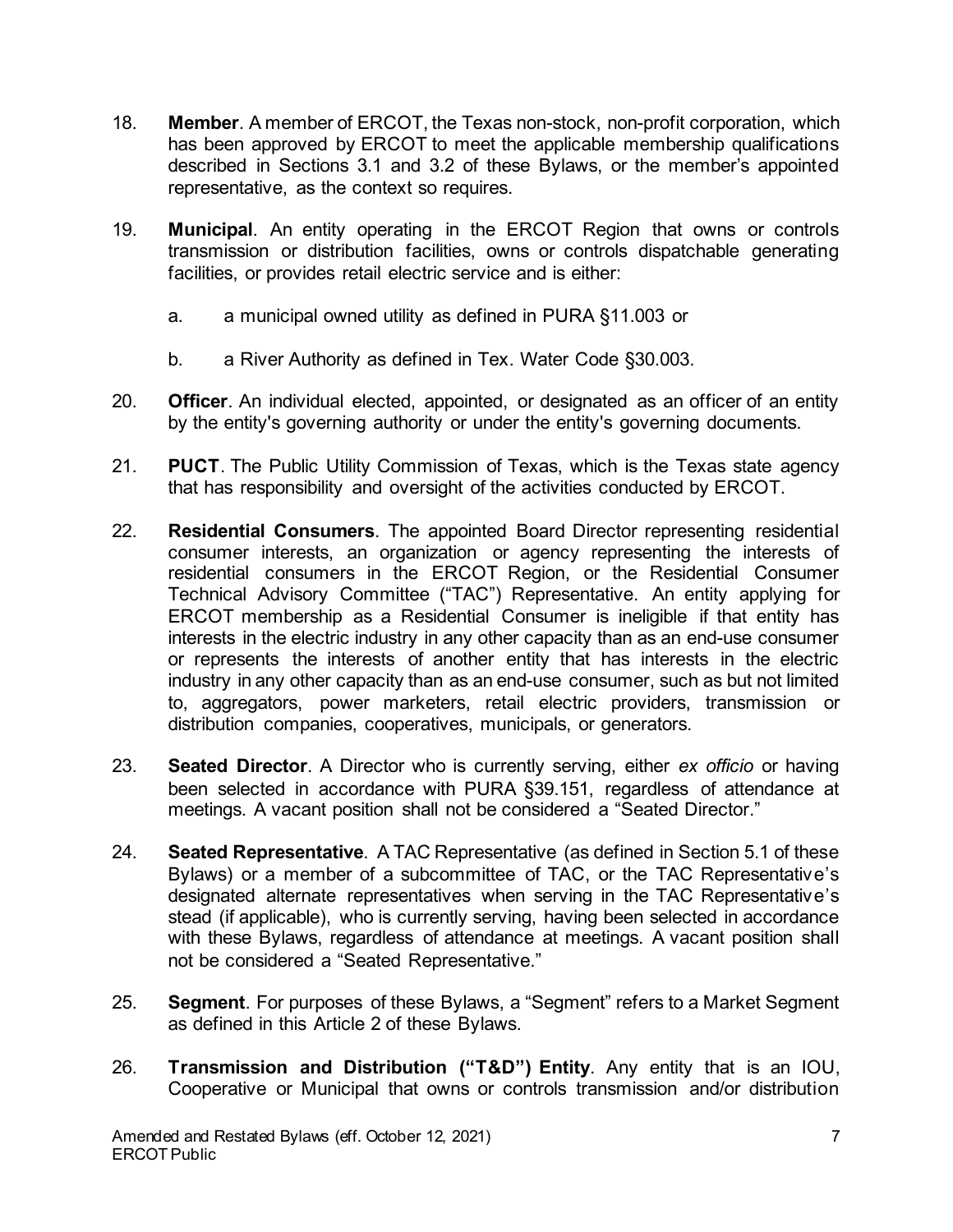facilities including at least 200 pole miles of such facilities in the ERCOT Region or any entity that is a "retail electric utility," as defined in PURA §37.001, operating in the ERCOT Region.

27. **Unaffiliated Director**. A Director who is unaffiliated with a Market Participant, and who meets the requirements identified in and is selected in accordance with PURA §39.151.

# **ARTICLE 3 MEMBERS**

### Section 3.1 Membership.

- (a) Members must qualify in one of the following segments as defined in Article 2:
	- (1) Cooperative;
	- (2) Independent Generator;
	- (3) Independent Power Marketer;
	- (4) Independent REP;
	- (5) Investor-Owned Utility;
	- (6) Municipal; or
	- (7) Consumer in one of three subsegments: (i) Commercial (which is further divided into Large and Small Commercial Consumer); (ii) Industrial; and (iii) **Residential**
- (b) Except for the Consumer Segment, Members must have an actual financial interest in the retail or wholesale electric market in the ERCOT Region and be able to do business in one of these markets. A Member must maintain its registration or certification by the PUCT to the extent it is required to do so by statute or PUCT rule.
- (c) The Board may adopt and amend Member application procedures.

Section 3.2 Membership Types and Voting Rights. ERCOT Members may be Corporate Members, Associate Members, or Adjunct Members as hereinafter described:

(a) Corporate Members – shall have the rights and obligations as described in these Bylaws including the right to vote on all matters submitted to the general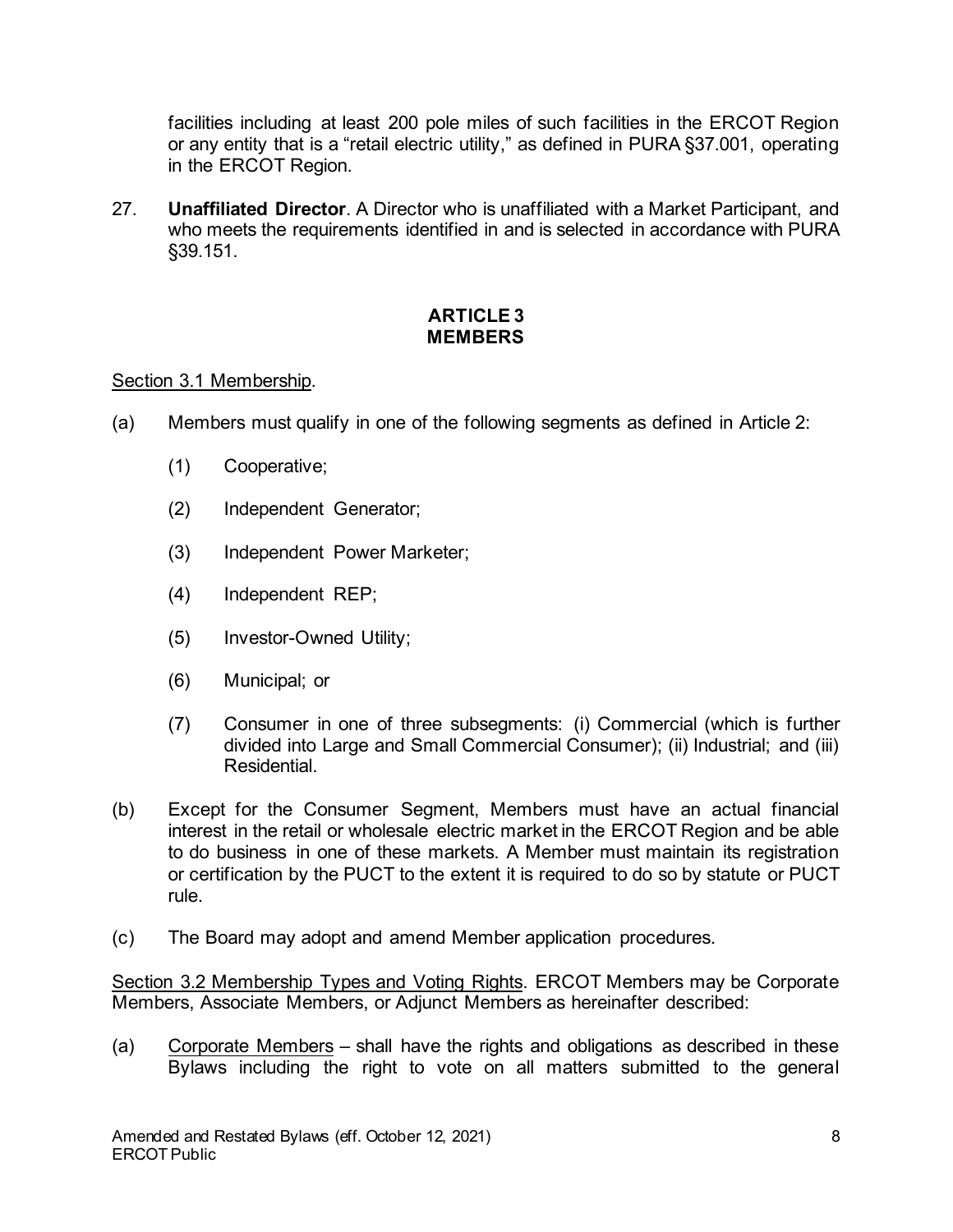membership (such as election of TAC Representatives and amendments to the Certificate of Formation and these Bylaws).

- (b) Associate Members shall have the rights and obligations as described in these Bylaws excluding the right to vote on any matter submitted to the general Membership (such as election of TAC Representatives and amendments to the Certificate of Formation and these Bylaws).
- (c) Adjunct Members may be approved for Adjunct Membership by the Board if such entity does not meet the definitions and requirements to join as a Corporate or Associate Member. Adjunct Members shall have no right to vote on any matter submitted to the general Membership nor any right to be elected or appointed to TAC or any subcommittee of TAC. Adjunct Members shall be bound by the same obligations as other Members of ERCOT.

#### Section 3.3 Obligations of All Members.

- (a) Each Member must comply with any applicable planning and operating criteria, procedures and guides adopted by or under the direction of the Board to maintain electric system reliability, coordinate planning, promote comparable access to the transmission system by all users and to further the exempt purposes of ERCOT.
- (b) Consistent with applicable laws and regulations, Members must share information at ERCOT's request as necessary for the furtherance of the exempt purposes or activities of ERCOT and consistent with PUCT rules relating to confidentiality.
- (c) Each Member shall fully disclose any Affiliates in its annual Membership application submitted pursuant to procedures adopted under Section 3.1(c). If a Member's Affiliates change prior to submission of the next year's Membership application, the Member shall notify ERCOT of any change in writing by letter to the General Counsel or by the online link found on ERCOT's website on the Membership page. When there is a change to Affiliates previously submitted to ERCOT, the notice must be submitted upon the earliest of: (i) promptly after the Member's designated representative has obtained actual knowledge; (ii) promptly after any Member's representative who serves on an ERCOT committee with Membership representation (such as TAC or a TAC subcommittee) has obtained actual knowledge; or (iii) within 90 days of a change to the Member's Affiliates. A Member's designated and voting representatives are responsible for taking steps to remain informed about the Member's Affiliates and for conducting a reasonable inquiry if they have reason to believe that there may have been a change in Affiliates.

Section 3.4 Annual Member Dues. Each Member annually shall pay dues to ERCOT (the "Annual Member Dues"). Each Member shall pay its Annual Member Dues within thirty (30) days after receipt of ERCOT's annual statement of such dues. Failure to do so shall constitute such Member as being in arrears. Except as provided below, Annual Member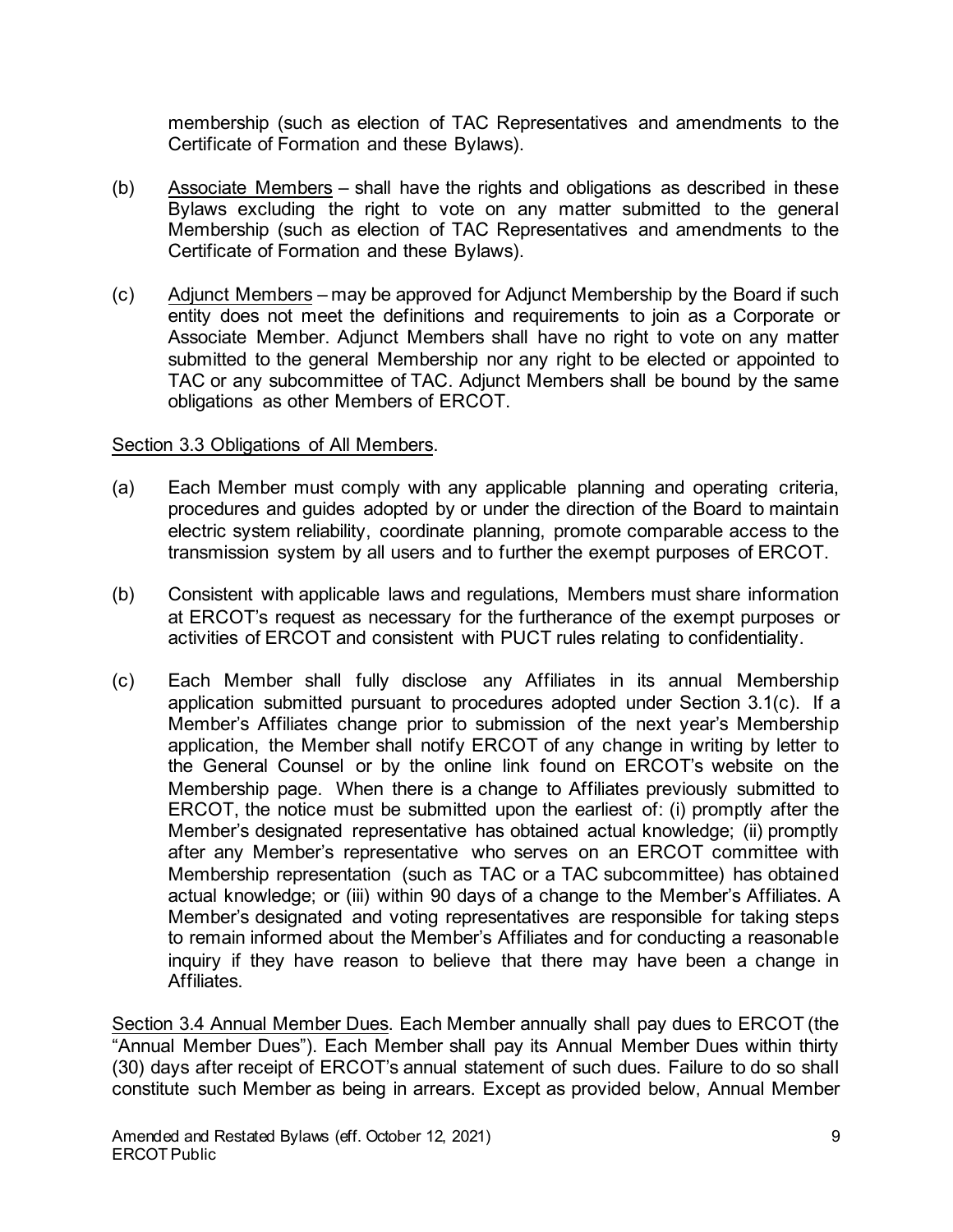Dues for Corporate Members shall be \$2,000. Annual Member Dues for Associate Members shall be \$500. Annual Member Dues for Adjunct Members shall be \$500. The Annual Member Dues for Residential and Commercial Consumer Members shall be \$100 for Corporate Membership and \$50 for Associate Membership. Office of Public Utility Counsel ("OPUC") and the appointed Residential Consumer TAC Representative(s) shall be eligible to be Corporate Members without the payment of Annual Member Dues. Any Member may request that the Member's Annual Member Dues be waived by the Board of Directors for good cause shown.

Section 3.5 Representation. Each Member shall appoint a representative to receive notices from ERCOT and shall give to the CEO or his designee in writing (signed by a duly authorized representative of the Member) the name of the person thus appointed. For Corporate Members, such appointed representative shall also act on behalf of the Corporate Member at all meetings of the Corporate Members.

### Section 3.6 Participation.

- (a) No Entity shall simultaneously hold more than one Corporate Membership. Any Entity may also simultaneously have a maximum of one seat on TAC.
- (b) Except for Adjunct Members, Members must qualify for Membership in a Segment. Entities may join ERCOT in any Segment in which they qualify for Membership provided that an Entity may join as a Corporate Member in only one Segment. In the event that an Entity qualifies for more than one Segment, such Entity may join such other Segments as an Associate Member upon payment of the Associate Annual Member Dues for each Segment in which such Entity desires to participate as an Associate Member. Once an Entity has applied to be and has been approved by ERCOT to meet the minimum qualifications as a Corporate Member of a Segment, the Entity must continue to vote in that Segment for a minimum of one (1) year. If, at any point during the membership year, an Entity no longer meets the qualifications for the Segment for which it was originally approved by ERCOT, the Entity may not vote in that Segment; however, that Entity may then immediately elect to become a Corporate Member in any Segment for which it does qualify. Except as otherwise provided in these Bylaws, an Associate Member may be selected by the Corporate Members of a Segment in which the Associate Member participates to serve as a voting member of TAC or any subcommittee of TAC.
- (c) Subject to any specific provisions in these Bylaws or the Certificate of Formation, each Corporate Member in good standing is entitled to one vote on each matter submitted to a vote of the Corporate Members. A Corporate Member in good standing is one that is not in arrears for payment of its Annual Member Dues for a Corporate Membership or payment of any other fees owed to ERCOT unless in good faith disputed, is not in breach of any contract with ERCOT, and is not suspended or expelled as a Corporate Member as of the record date of the meeting. Corporate Members that are not in good standing are not entitled to vote on any matters unless and until they have regained good standing.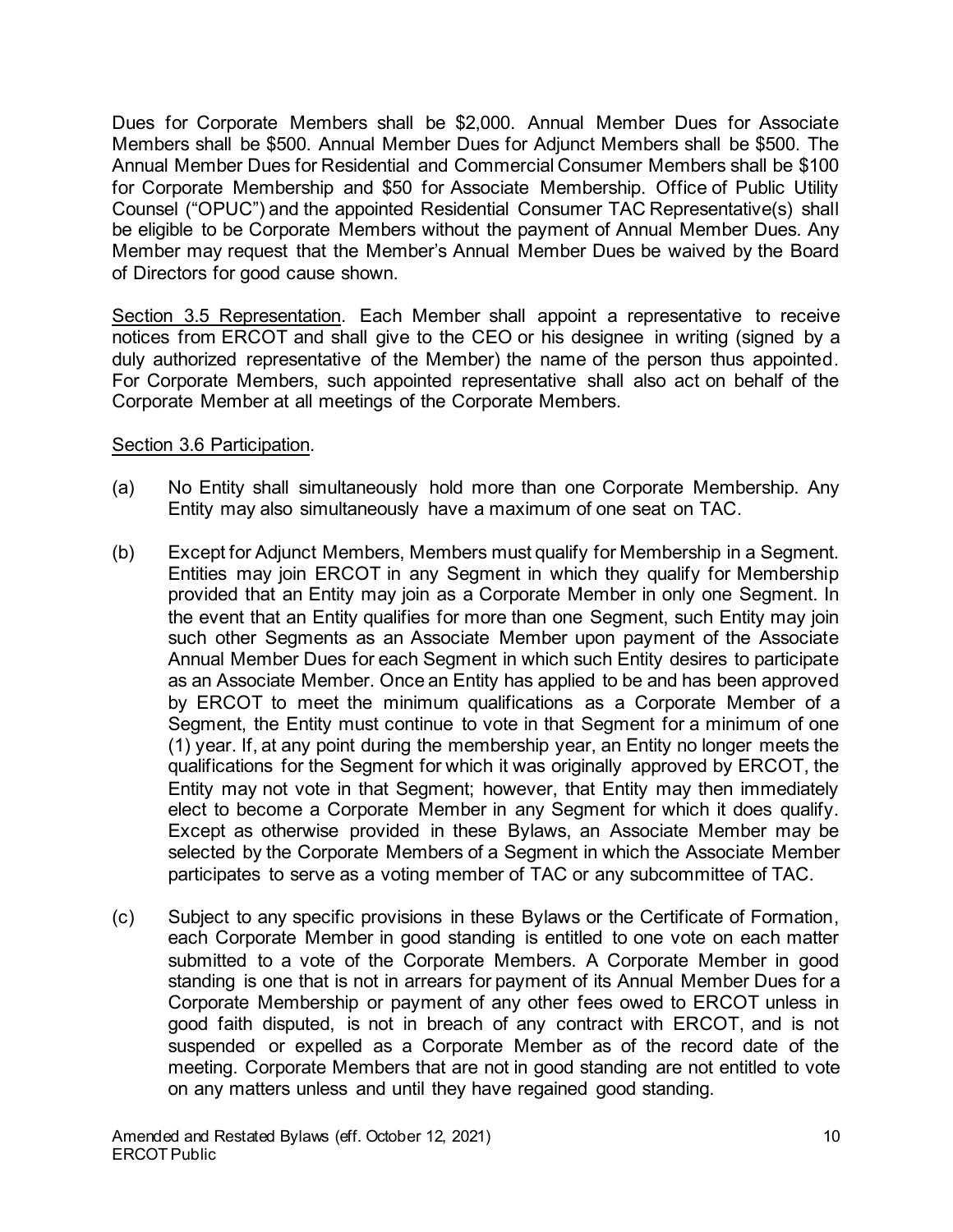# Section 3.7 Meetings of the Corporate Members.

- (a) Corporate Members shall meet at least annually on a date to be established by the Board ("Annual Meeting"). The representatives of the Corporate Members shall conduct such business as may be properly brought before them.
- (b) Special meetings of the Corporate Members may be called by the Board.
- (c) Written or printed notice of any meeting of the Corporate Members shall be delivered to each Member at least three weeks prior to the date of the meeting. Notice to Members of such meetings shall be by mail, facsimile, or email. Notice shall include an agenda explaining the purpose of the meeting and any business upon which the Corporate Members will be requested to vote.
- (d) The record date for determining Corporate Members entitled to notice shall be on the Friday which is at least thirty days but not more than thirty-six days prior to the meeting date.
- (e) Representation at any meeting of ERCOT of at least fifty-one percent (51%) of the Corporate Members, in person or by proxy, shall constitute a quorum for the transaction of business at such meeting; and abstentions do not affect calculation of a quorum. Except as otherwise provided in these Bylaws, an act of fifty-one percent (51%) of the Corporate Members shall be the act of the Corporate Members. For purposes of voting of the Corporate Members, Corporate Members who abstain from voting shall not have their votes included in the total number of votes from which the requisite percentage of affirmative votes is required for action.
- (f) Written proxies may be used for meetings of the Corporate Members in accordance with any relevant provisions in these Bylaws and the Texas Business Organizations Code, including Chapter 22 thereof. For any meeting of the Corporate Members, proxies shall count towards a quorum.
- (g) Unless otherwise provided by law, any action required or permitted to be taken at any meeting of the Corporate Members may be taken without a meeting, if a consent in writing, setting forth the action to be taken, is signed by a sufficient number of Corporate Members as would be necessary to take that action at a meeting at which all of the Corporate Members were present and voted. Corporate Members may participate in and hold a meeting by means of a conference telephone or other similar communications equipment, or another suitable electronic communications system, including videoconferencing technology or the Internet, or any combination, if the telephone or other equipment or system permits each person participating in the meeting to communicate with all other persons participating in the meeting, and participation in a meeting pursuant to this Section shall constitute presence in person at such meeting, except where a person participates in the meeting for the express purpose of objecting to the transaction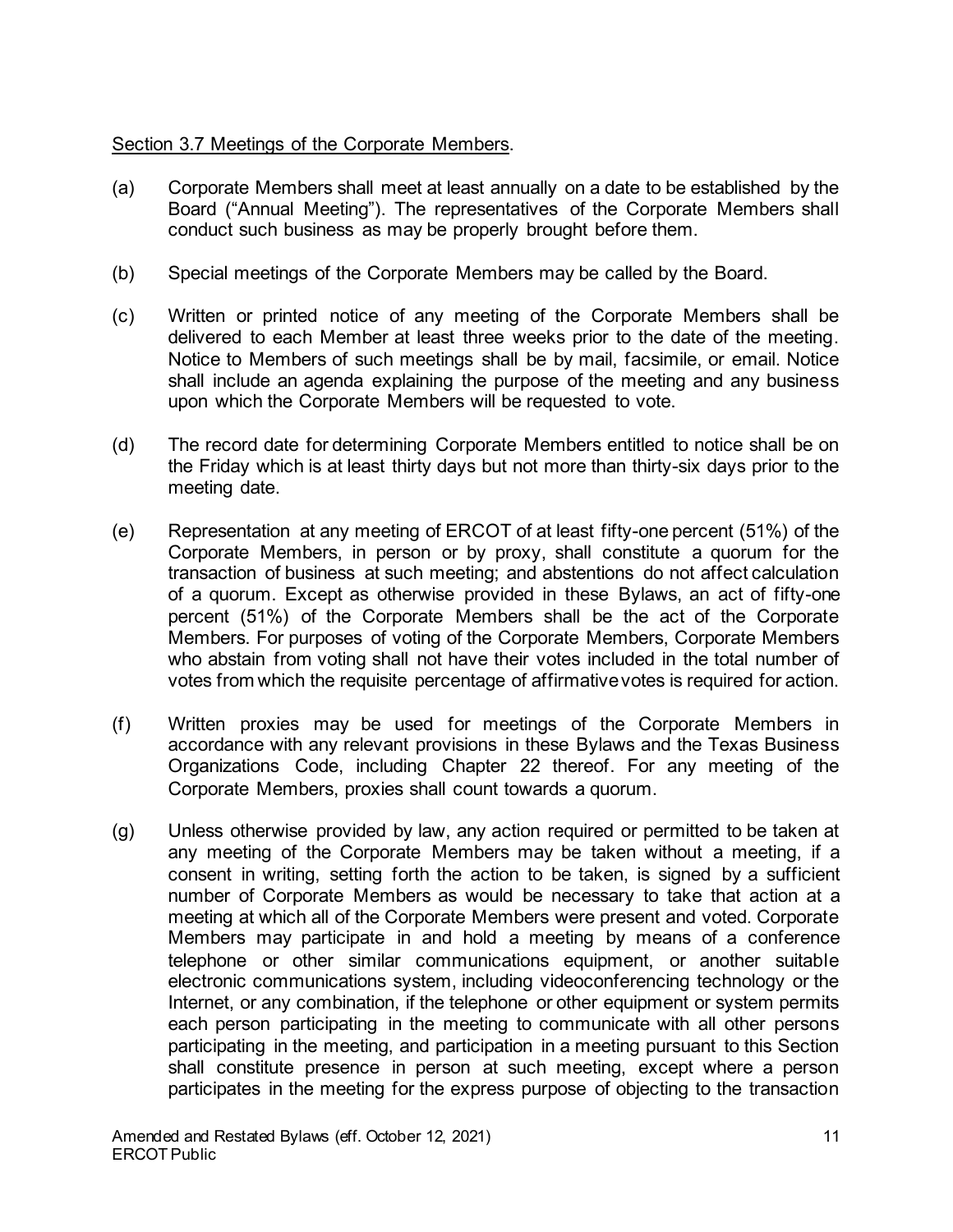of any business on the ground that the meeting is not lawfully called or convened. Where action is taken without a meeting, notice of the proposed action shall be provided to Corporate Members in accordance with Section 3.7(c).

Section 3.8 Sanction, Suspension, Expulsion, or Termination of Members. No Member, either a Member organization or a Member representative, may be sanctioned, expelled or suspended, and no Membership or Memberships in ERCOT may be terminated or suspended except pursuant to the following procedure, which is intended to be fair and reasonable and carried out in good faith, absent a Board resolution providing an alternative procedure:

- (a) Written notice. An intent to terminate, expel or suspend a Member shall be preceded by twenty (20) days written notice of the date when a hearing will be held to determine whether the Member shall be expelled, suspended, terminated or sanctioned. Such notice shall set forth the reasons therefore. Said notice must be given by first class or certified mail sent to the last address of the Member to be expelled, suspended, terminated or sanctioned, as shown in ERCOT's records.
- (b) Hearing. An opportunity shall be provided for the Member to be heard, orally and in writing. The Member shall be entitled to have counsel present at and to participate in the hearing at his or its own expense, and to present and crossexamine any witnesses. The hearing shall be conducted at the next meeting of the Board for which there is time to give proper notice.
- (c) Liability. A Member who has been sanctioned, expelled, terminated or suspended shall be liable to ERCOT for fees as a result of obligations incurred or commitments made prior to sanction, expulsion, termination or suspension.
- (d) Challenges. Any proceeding challenging an expulsion, suspension, sanction or termination, including a proceeding in which defective notice is alleged, must be commenced within one year after the effective date of the expulsion, suspension, sanction or termination. Any such proceeding before the Board will be subject to the hearing requirements described in (b) of this section.

Section 3.9 Resignation. Any other provision of these Bylaws notwithstanding, any Member may withdraw from participation in the activities of ERCOT at any time upon written notice to the CEO, whereupon it shall cease to be a Member, shall cease to be entitled or obligated to participate in the activities of TAC or any subcommittee of TAC and shall have no further obligations as a Member; provided, however, that if such notice is given more than thirty (30) days after such Member's receipt of its statement of Annual Member Dues for a fiscal year, the Member shall be obligated to pay its Annual Member Dues for the full fiscal year within which such termination is effective.

Section 3.10 Reinstatement. A former Member may submit a written request for reinstatement of Membership. The Board may choose to reinstate Membership on any reasonable terms that the Board deems appropriate.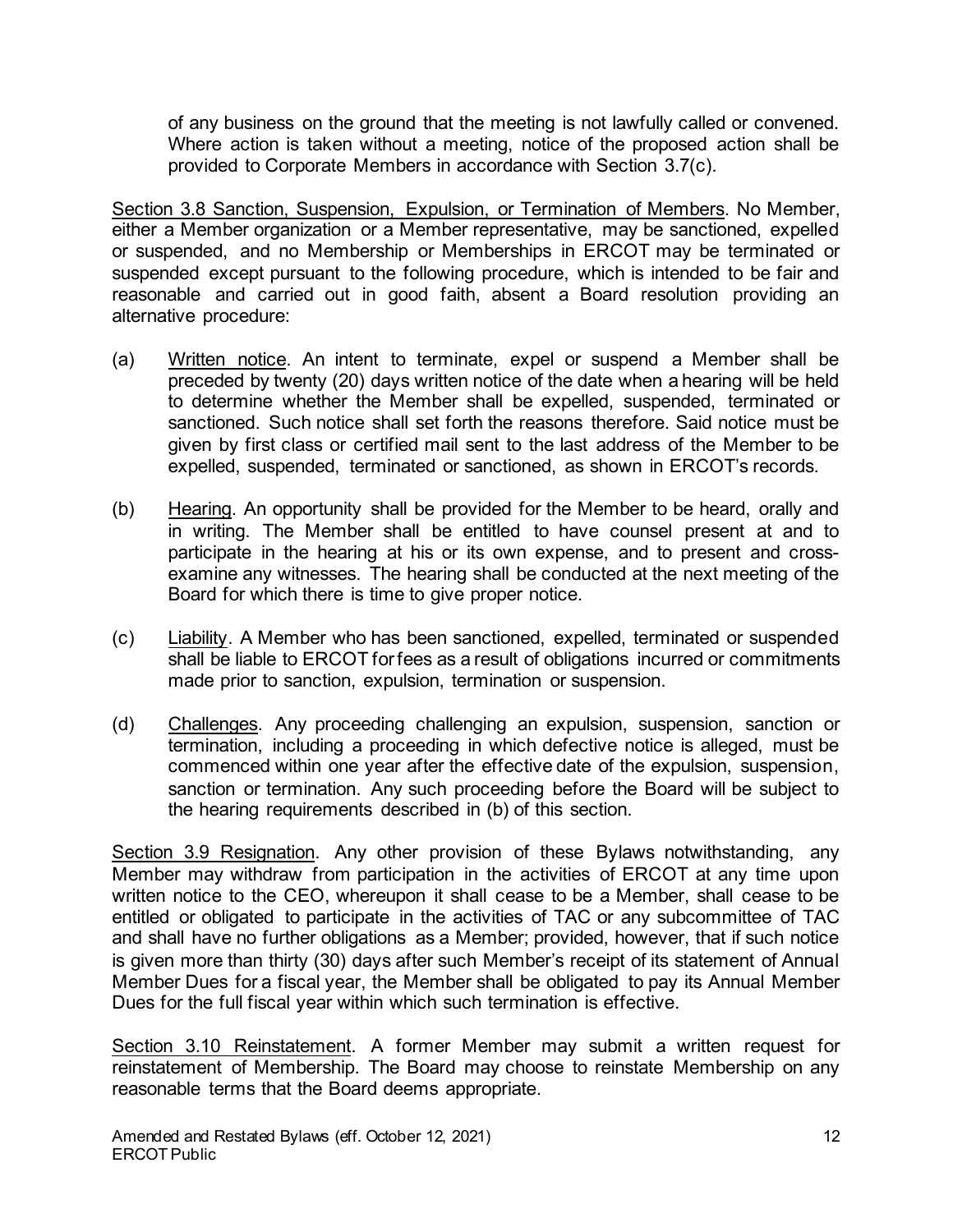Section 3.11 Property Ownership and Control. Subject to applicable laws, rules, regulations, agreements, and ERCOT Protocols, each Member shall retain sole control of its own facilities and the use thereof, and nothing in these Bylaws shall require a Member to construct or dedicate facilities for the benefit of any other electric system or allow its facilities to be used by any other Member, or to construct or provide any facilities for its own use, and nothing herein shall be deemed to impair the ability or right of any Member to take such actions or to fail to act, as it deems necessary or desirable, with respect to the management, extension, construction maintenance and operation of its own facilities, present and future. A Member has no interest in specific property of ERCOT and waives the right to require a partition of any ERCOT property.

### **ARTICLE 4 BOARD OF DIRECTORS**

Section 4.1 Powers. The affairs of ERCOT shall be managed by the Board ("Board").

Section 4.2 The Board. The Board shall be composed of a total of eleven (11) Directors as follows:

- (a) The Chair of the PUCT as an *ex officio* non-voting Director;
- (b) The Public Counsel of OPUC as an *ex officio* voting Director representing Residential Consumers and Small Commercial Consumers;
- (c) The CEO as an *ex officio* non-voting Director; and
- (d) Eight (8) voting Directors selected as Unaffiliated Directors.

Section 4.3 Selection, Tenure, and Requirements of Directors.

- (a) Selection of Unaffiliated Directors. Unaffiliated Directors shall be selected in accordance with PURA §§39.151 and 39.1513.
- (b) Terms. The term for all Unaffiliated Directors shall be three year terms, which shall be staggered to the extent possible, unless changed by Amendment to these Bylaws. An Unaffiliated Director may be reelected for up to two consecutive terms. In order to serve on the Board during their terms, all Directors shall continuously remain in good standing and meet their respective minimum requirements and qualifications of their Director positions.
- (c) Director Voting Weights. All voting Directors shall have a single vote each.
- (d) Alternates and Proxies. Unaffiliated Directors may designate another Director, preferably an Unaffiliated Director whenever possible, as a proxy if unable to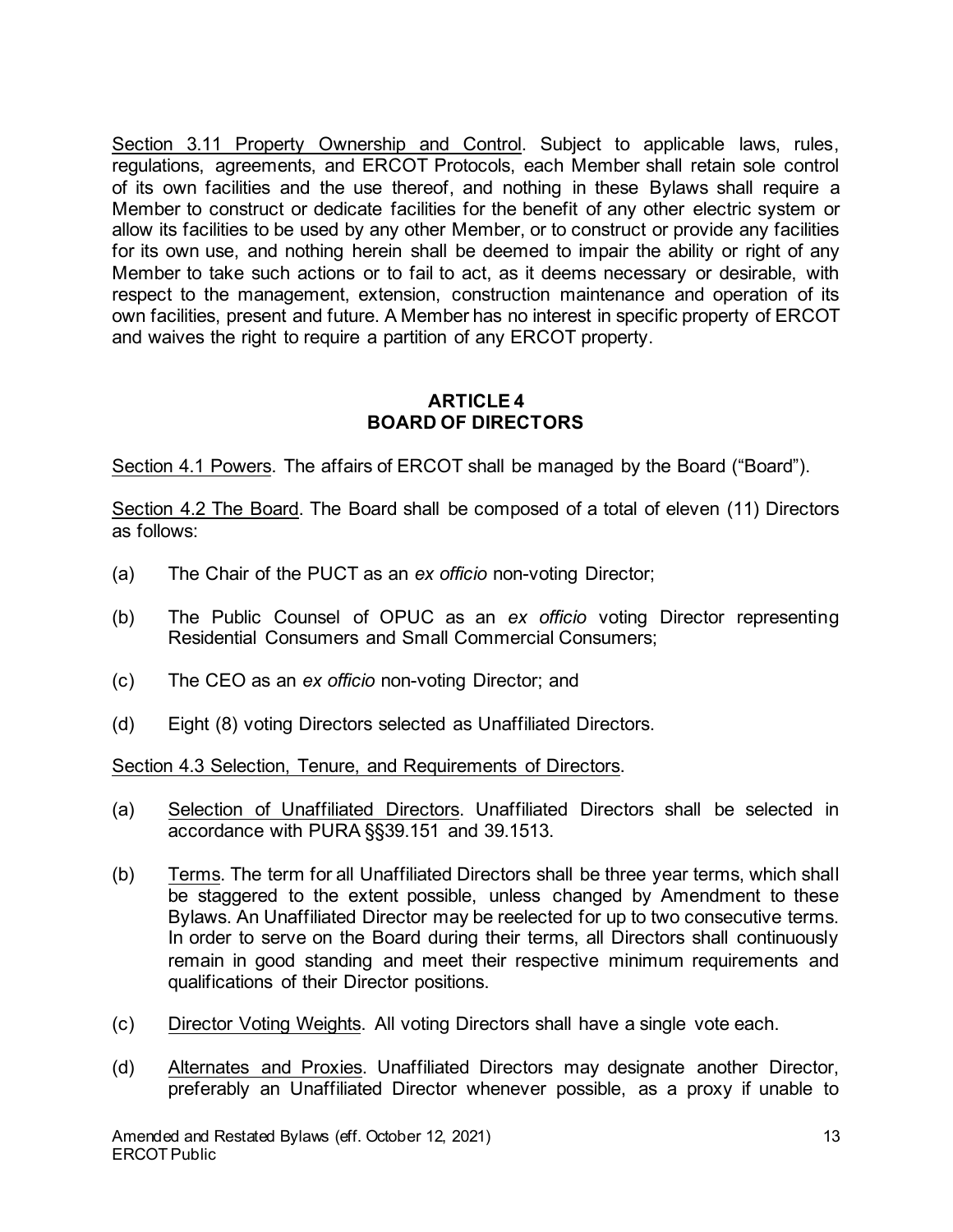attend a Board meeting. *Ex officio* Directors may designate a proxy or an alternate representative who may attend meetings and vote (if applicable) in the absence of such Director.

(e) Prohibitions on Certain Stakeholder Memberships and Representation. With the exception of the Public Counsel and representatives of OPUC, no Director shall vote or otherwise become or hold themselves out as a member, representative or alternate of TAC; any of TAC's subcommittees, task forces or working groups; or any other group the decisions of which may ultimately be appealed to the Board. For a period of one year from the last date of service as an Unaffiliated Director, the former Unaffiliated Director shall not represent a Market Participant before the Board, TAC, any of TAC's subcommittees, task forces or working groups.

Section 4.4 Chair and Vice Chair. The Board Chair and a Vice Chair shall be designated in accordance with PURA §39.1513.

### Section 4.5 Vacancies and Removal.

- (a) A vacancy of a Director position will occur if: (1) the respective Director resigns his Director position from the Board; or (2) the Director is removed from the Board in accordance with the provisions of Section 4.5(b).
- (b) A Director may be removed: (1) with cause upon a change in circumstances that causes a Director to become ineligible to serve under the provisions of PURA §39.151; or (2) with cause by the Board upon at least seventy-five percent (75%) affirmative votes of the eligible, remaining voting Directors. Removal shall occur if a Director is: (A) found by the Board to have committed a prohibited act as identified in Section 9.3 of these Bylaws pursuant to and after completion of a hearing process as described in Section 9.3 of these Bylaws, and (B) the Board recommends removal the Director from the Board. Any Board action to remove a Director from the Board shall be subject to review by the PUCT. An Unaffiliated Director may be removed by the PUCT in accordance with applicable law.
- (c) A vacancy may be filled only by the persons authorized to select or appoint such Director.
- (d) The CEO shall notify the ERCOT board selection committee established pursuant to PURA §39.1513 when a vacancy of an Unaffiliated Director position occurs and shall provide information to the committee as required by the committee.
- (e) Any Director so chosen shall serve in his Director position until the earlier of the expiration of his term, resignation, ineligibility, inability to serve or removal.

Section 4.6 Meetings.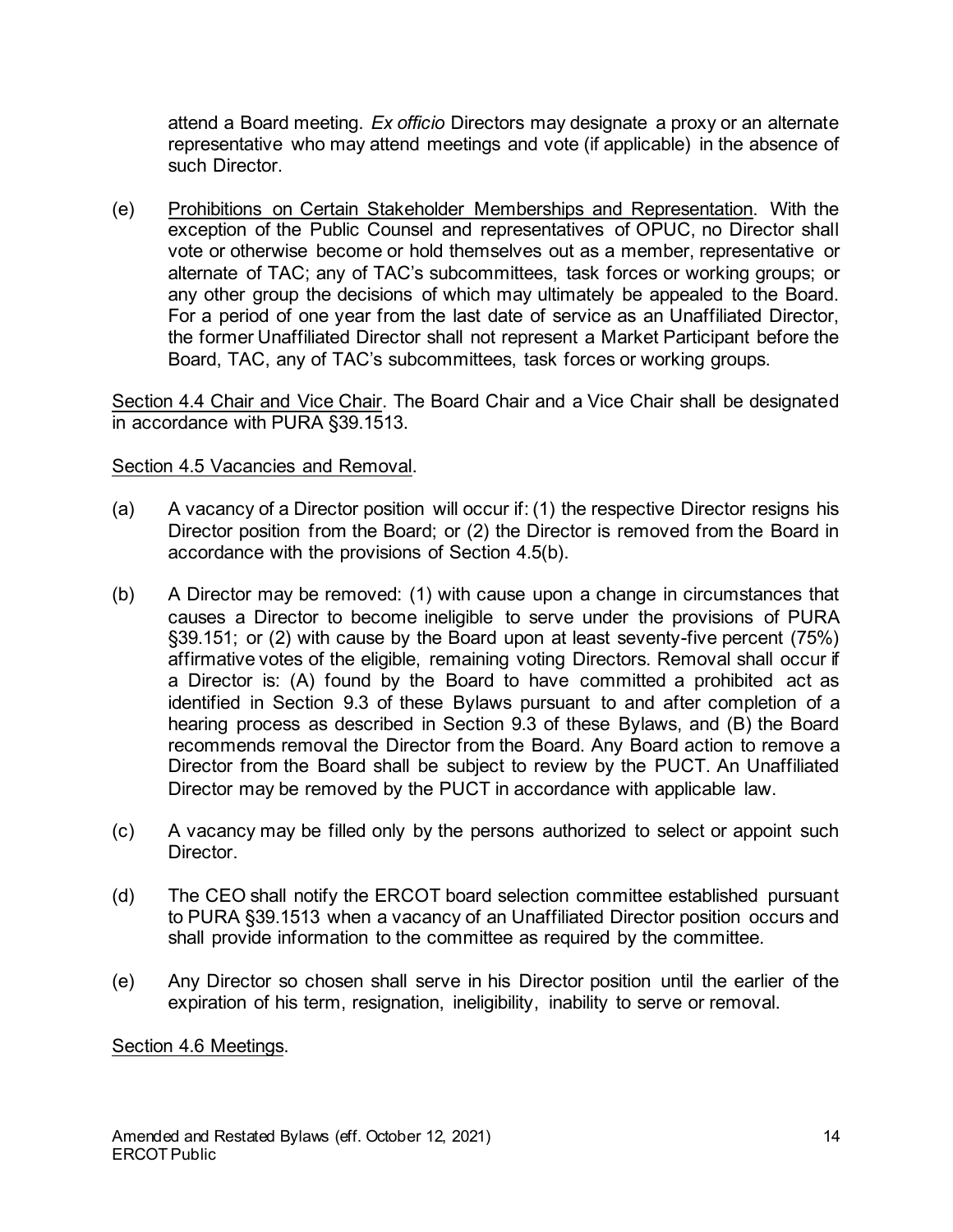- (a) The Board shall meet at least quarterly*,* with at least one meeting occurring in conjunction with the Annual Meeting of the Members. Additional meetings of the Board shall be held at such time and at such place or (for meetings held in accordance with Section 4.7(e)) via such means as may from time to time be determined by the Board. Special meetings of the Board may be called by the Chair or Vice Chair of the Board, or the CEO or his designee. Special meetings of any subcommittee having at least one Director may be called by the Chair or Vice Chair of the subcommittee, or the CEO or his designee.
- (b) Notice stating the purpose, business to be transacted, place or (for meetings held in accordance with Section 4.7(e)) access information, date and hour of any meeting of the Board or any Board subcommittee where at least one Board Director is present shall be given to each Director and made available electronically to the public on the Internet not less than one week before the date of the meeting; provided, however, the Board or any subcommittee having at least one Director may meet on urgent matters on such shorter notice, not less than 1 hour, as the person or persons calling such meeting reasonably may deem necessary or appropriate for urgent matters. For purposes of these Bylaws, an urgent matter is an emergency or public necessity (including but not limited to an imminent threat to public health and safety or to the ERCOT market or system), or a reasonably unforeseen situation. A matter shall be considered an urgent matter if it would be difficult or impossible for a quorum of Directors or subcommittee members to physically convene in one location and failure to consider the matter without delay may result in operational (including but not limited to those activities and functions affecting the ERCOT market or system), regulatory, legal, organizational or governance risk.
- (c) The Board and its subcommittees having at least one Director may meet to consider urgent matters in accordance with Section 4.7(e). The Board must ratify any action taken on notice of less than one week or at a meeting held in accordance with Section 4.7(e) at its next regularly scheduled meeting.
- (d) The Board shall promulgate procedures allowing public access to meetings of the Board and Board subcommittees and allowing for members of the public to provide comment on the matters under discussion at public portions of meetings of the Board and subcommittees.
- (e) Meetings of the Board or Board subcommittees shall be open to the public provided that the Board or Board subcommittee on which at least one Board Director sits may, at its discretion, exclude any persons who are not Directors from any meeting or portion of any meeting held in Executive Session, including for purposes of voting. An Executive Session shall be held at the discretion of the Board or Board subcommittee for sensitive matters including, but not limited to, confidential personnel information, contracts, lawsuits, deliberation of purchase of real property, competitively sensitive information, deployment or implementation of security devices or other information related to the security of ERCOT's regional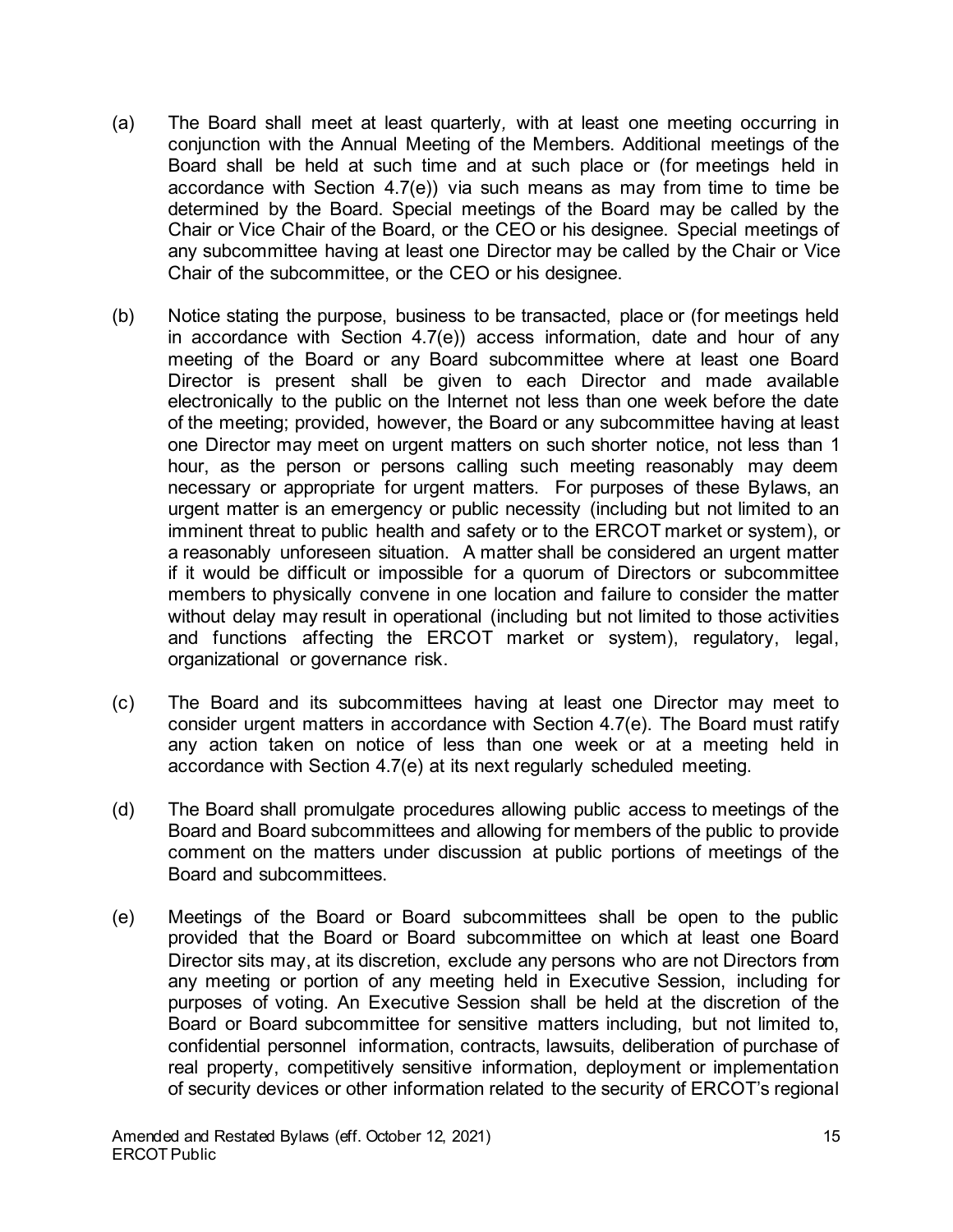electrical network and discussion of any matters on which the Board receives legal advice from its attorney(s) in which the Texas Disciplinary Rules of Professional Conduct impose on the attorney(s) a duty to preserve confidentiality, including but not limited to anticipated or pending litigation, administrative agency contested cases, and other regulatory matters.

(f) The Secretary or his designee shall keep minutes of every Board meeting.

Section 4.7 Quorum; Action by Directors; Abstentions; Proxies; Seated Directors; and Meetings by Telephone.

- (a) Except as may be otherwise specifically provided by law, the Certificate of Formation or these Bylaws, at all meetings of the Board, fifty percent (50%) of the Seated Directors shall constitute a quorum for the transaction of business; and abstentions do not affect calculation of a quorum.
- (b) The act of: (i) at least two-thirds of the affirmative votes of the Eligible Voting Directors; and (ii) at least 50% of the total Seated Directors shall be the act of the Board, unless the act of a greater number is otherwise required by law, the Certificate of Formation, or these Bylaws. If a quorum shall not be present at any meeting of the Board, the Directors present may adjourn the meeting.
- (c) For purposes of voting on the Board, Directors who abstain from voting shall not have their votes included in the total number of votes from which the requisite percentage of affirmative votes is required for action.
- (d) Written proxies may be used for meetings of the Board or any subcommittees of the Board in accordance with any relevant provisions in these Bylaws and the Texas Business Organizations Code, including Chapter 22 thereof. For any meeting of the Board or any subcommittee of the Board, a designated alternate representative, where permitted by these Bylaws, attending in place of a member shall be counted towards a quorum, while proxies shall not be counted towards a quorum.
- (e) Directors (for urgent matters in accordance with Section 4.6) may participate in and hold a meeting by means of a conference telephone or other similar communications equipment, or another suitable electronic communications system, including videoconferencing technology or the Internet, or any combination, if the telephone or other equipment or system permits each person participating in the meeting to communicate with all other persons participating in the meeting, and participation in a meeting pursuant to this Section shall constitute presence in person at such meeting, except where a person participates in the meeting for the express purpose of objecting to the transaction of any business on the ground that the meeting is not lawfully called or convened.

Section 4.8 Subcommittees. The Board shall confirm the Representatives of the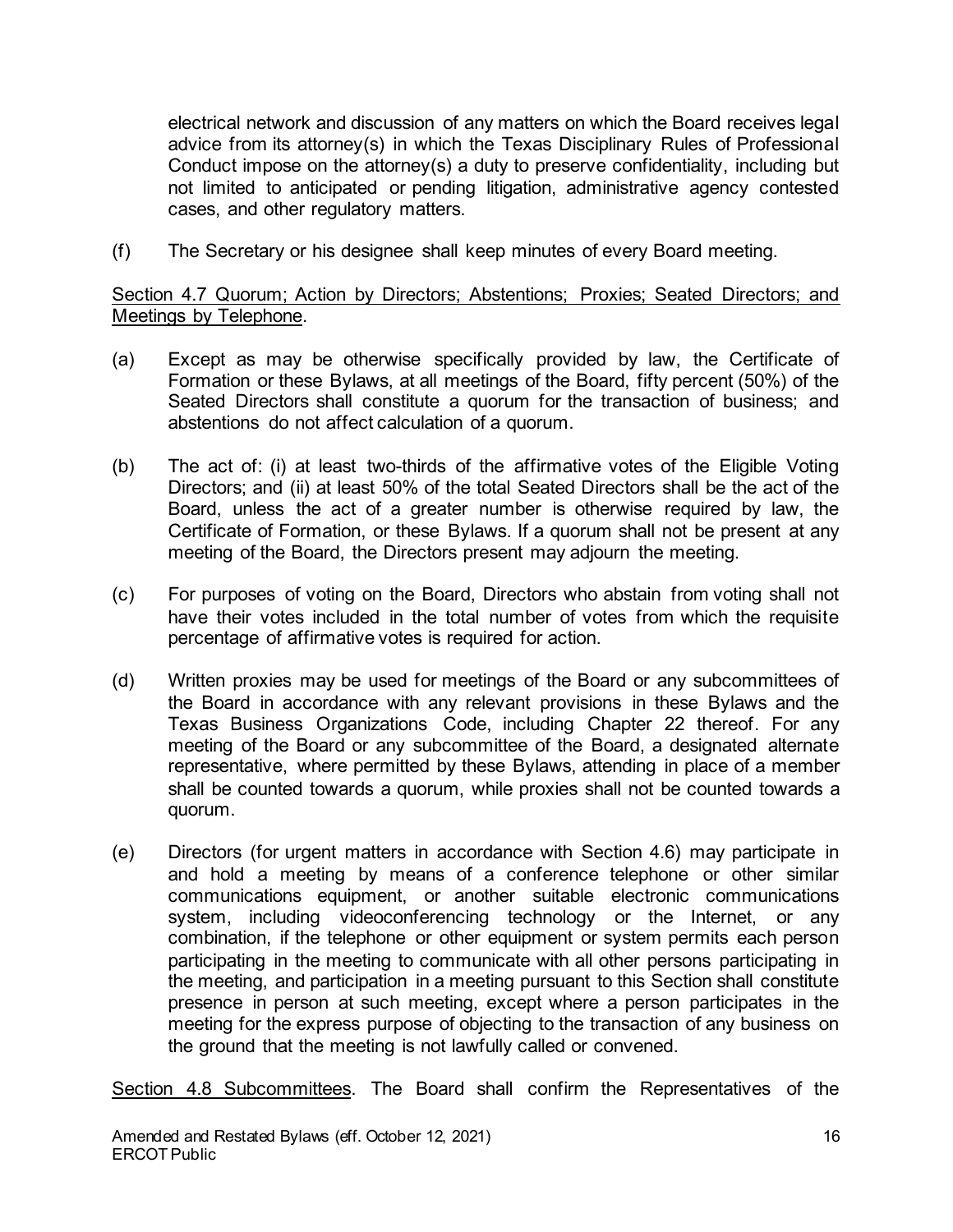Technical Advisory Committee (TAC) and may appoint subcommittees as it deems necessary and appropriate to conduct the business of ERCOT. The designation of subcommittees and the delegation thereto of authority shall not operate to relieve the Board or any individual Director of any responsibility imposed upon it or him by law.

Section 4.9 Other Appointments. If requested by the North American Electric Reliability Corporation ("NERC"), the Board shall elect, from among its members, persons to serve on the NERC Member Representatives Committee or its successor. The selection of the representatives shall require an act of the Board as set forth in Section 4.7. If more than one representative is requested, such representatives shall be from different Segments.

Section 4.10 Duties. It shall be the duty of the Board to initiate any specific action required, in its opinion, to fulfill the exempt purposes of ERCOT as stated in the Articles of Incorporation, within the limitations of the Certificate of Formation, applicable law, and these Bylaws. Such action may be taken by the Board, by such subcommittee(s) as may be formed by the Board, the CEO as directed by the Board or by individuals appointed by the Board provided that the following actions of the Board may not be delegated: (a) approval of the Budget (as defined in Section 10.3); (b) approval of the employment and terms for the CEO, as well as termination of CEO's employment; (c) ratification of other Officers of ERCOT; (d) annual selection of a qualified independent public accounting firm ("Auditor") to audit the financial statements of ERCOT; (e) approval of the initiation of any non-routine filing to a regulatory agency that requests regulatory action; and (f) initiation of any lawsuit. The Board shall adopt policies regarding the delegation of the following actions: (a) the acquisition of real property; (b) the sale of ERCOT assets; (c) the execution of contracts; (d) large purchases; and (e) borrowing money or establishing a line of credit in the name of ERCOT.

#### **ARTICLE 5 TECHNICAL ADVISORY COMMITTEE**

Section 5.1 TAC Representatives.

- (a) For the purposes of this section, membership in the TAC shall be divided in accordance with the definitions of the Segments described in Section 3.1. TAC shall be comprised of the following ("Representatives"):
	- (1) Representatives of four Members elected from each of the six Segments (other than as described for the Consumer Segment) listed in Section 3.1.
	- (2) For the Consumer Segment, Corporate Members of each subsegment shall elect its Representatives. For any subsegment in which there are no Corporate Members, the Consumer Director of that subsegment shall appoint such Representatives. For the Residential, Commercial and Industrial subsegments, the TAC Representative seats are as follows:
		- (i) Two Representatives of Industrial Consumers;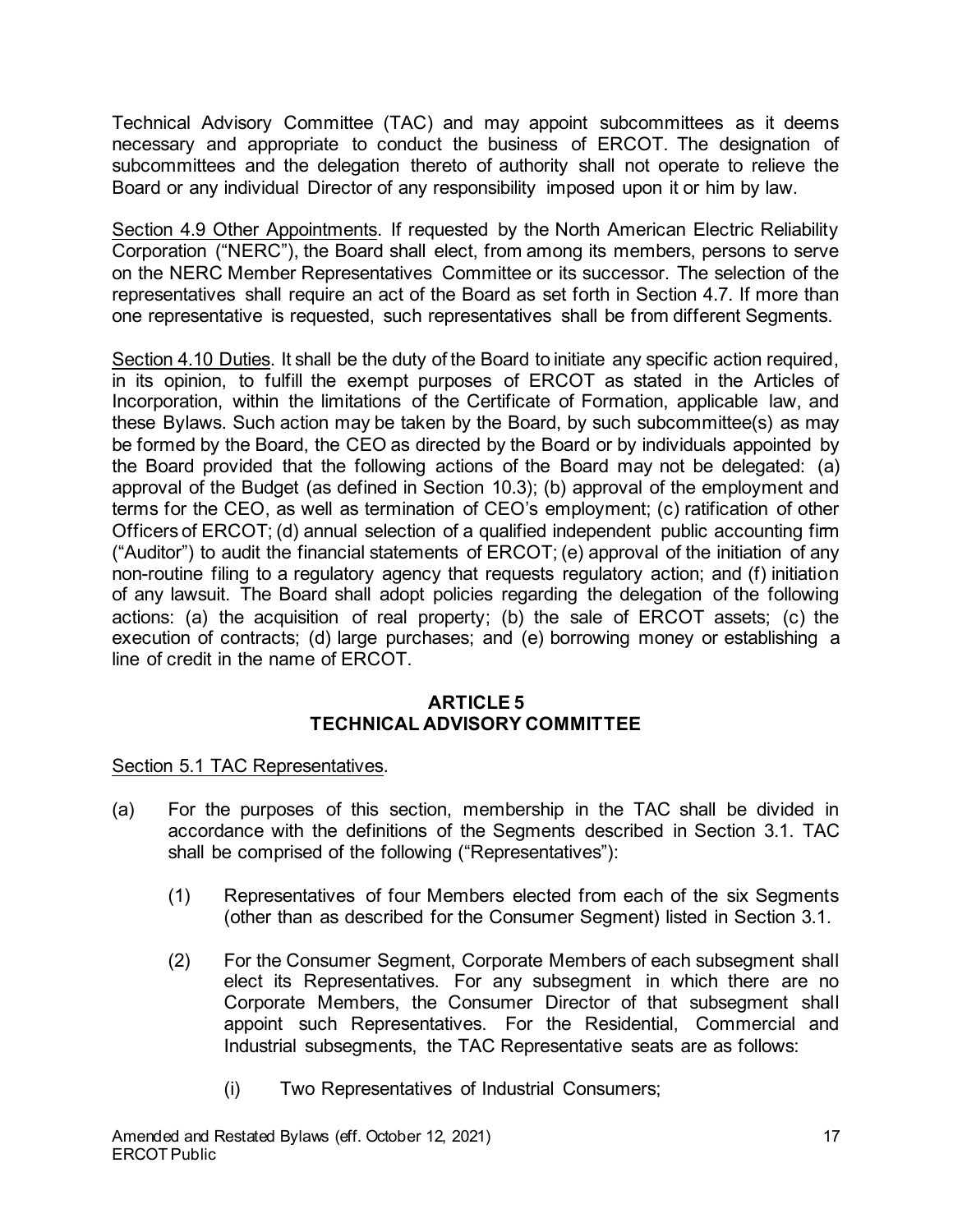- (ii) One Representative of Small Commercial Consumers;
- (iii) One Representative of Large Commercial Consumers;
- (iv) One Representative of Residential Consumers; and
- (v) The Public Counsel's designee as an *ex officio* voting member.
- (b) Each TAC Representative shall be entitled to one vote on matters submitted to TAC.
- (c) Fifty-one percent (51%) of the eligible, Seated Representatives of TAC shall constitute a quorum for the transaction of business; and abstentions do not affect calculation of a quorum. Affirmative votes of: (i) two-thirds of the Eligible Voting Representatives of TAC; and (ii) at least 50% of the total Seated Representatives shall be the act of TAC. For purposes of voting on TAC, TAC Representatives shall not have their votes included in the total number of votes from which the requisite percentage of affirmative votes is required for action if: (i) they are not present and have not designated a proxy, or (ii) they abstain from voting.
- (d) Written proxies may be used for meetings of TAC or any subcommittees of TAC in accordance with any relevant provisions in these Bylaws and the Texas Business Organizations Code, including Chapter 22 thereof. For any meeting of TAC or any subcommittee of TAC, where permitted by these Bylaws, attending in place of a member shall be counted towards a quorum, while proxies shall not be counted towards a quorum.
- (e) Unless otherwise provided by law, any action required or permitted to be taken at any meeting of TAC Representatives or any subcommittee of TAC may be taken without a meeting, if a consent in writing, setting forth the action to be taken, is signed by a sufficient number of TAC Representatives or subcommittee members as would be necessary to take that action at a meeting at which all of the TAC Representatives and subcommittee members were present and voted. TAC Representatives or subcommittee members may participate in and hold a meeting by means of a conference telephone or other similar communications equipment, or another suitable electronic communications system, including videoconferencing technology or the Internet, or any combination, if the telephone or other equipment or system permits each person participating in the meeting to communicate with all other persons participating in the meeting, and participation in a meeting pursuant to this Section shall constitute presence in person at such meeting, except where a person participates in the meeting for the express purpose of objecting to the transaction of any business on the ground that the meeting is not lawfully called or convened. Where action is taken by TAC without a meeting, notice of the proposed action shall be provided to the TAC Representatives in accordance with Section 5.3.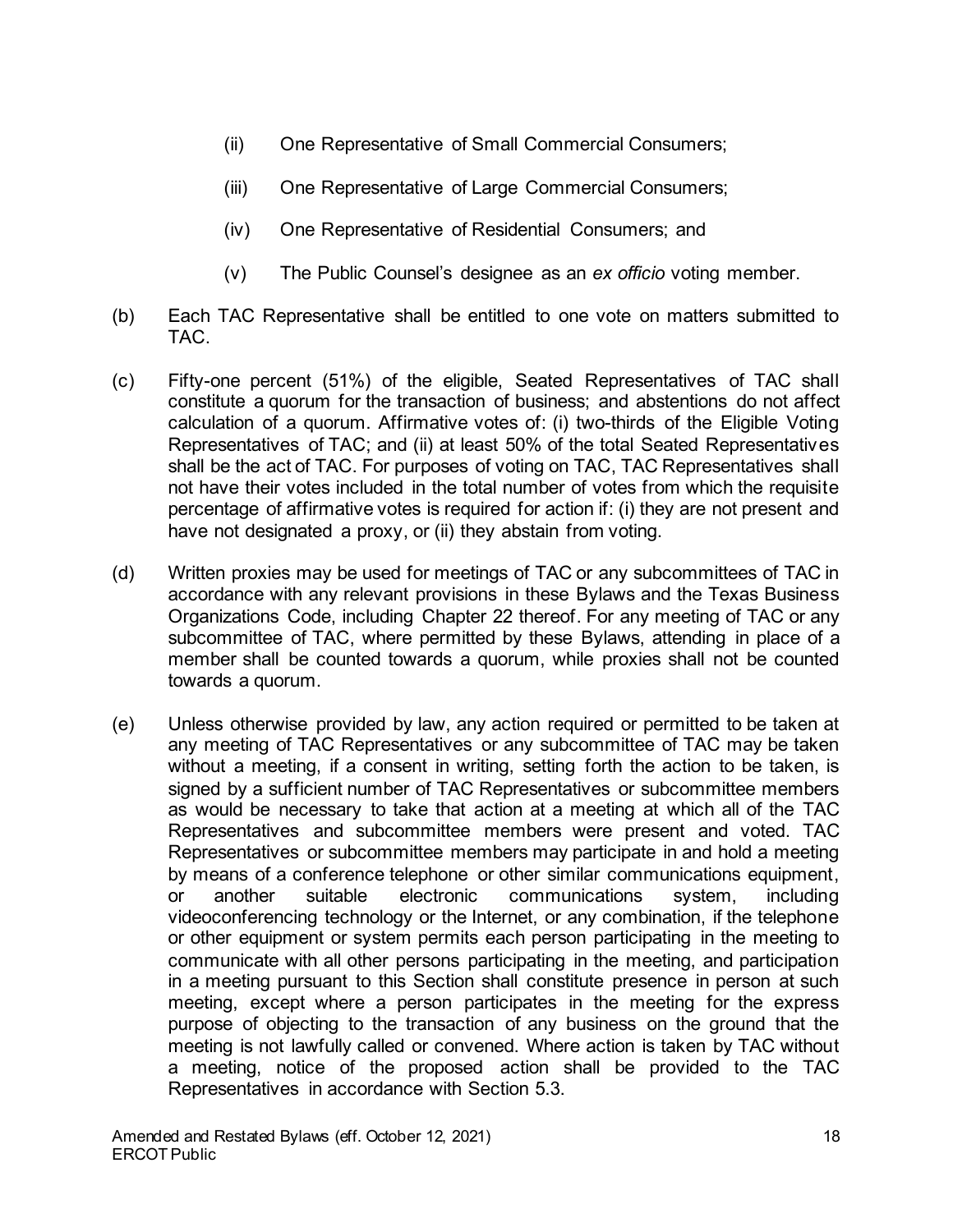- (f) Each Segment may choose to participate in "Participatory Voting" as described herein. If a Segment chooses to engage in Participatory Voting, each TAC Representative elected by that Segment shall be required to present the decision of the Corporate Members of that Segment. A Corporate Member may delegate an employee or agent other than the Member representative described in Section 3.5 to vote on its behalf for purposes of Participatory Voting. If a Corporate Member of a Segment using Participatory Voting is unable or does not wish to attend a TAC meeting that Member may deliver a written proxy, at any time prior to the start of the meeting at which it will be voted, to a Participatory Voting delegate of any Member of the same Segment. A Corporate Member delegate in attendance at a TAC meeting may give a written proxy to a Participatory Voting delegate of any Member of the same Segment during such meeting.
- (g) All TAC Representatives shall be appointed or elected annually by the Corporate Members of their respective Segments. The term for all TAC Representatives shall be one year. Any TAC Representative may be reappointed or reelected for consecutive terms, without limitation. A vacancy shall be filled by the same means used to elect or appoint the previous TAC Representative. No Entity shall participate in more than one Segment of TAC. The Representatives of TAC shall elect from amongst themselves a Chair and Vice Chair subject to confirmation by the Board. The Chair and Vice Chair shall provide full disclosure pursuant to Section 9.2 (Potential Conflicts of Interest) of these Bylaws during the confirmation process, and any person speaking on behalf of TAC before the Board shall provide full disclosure pursuant to Section 9.2 (Potential Conflicts of Interest) of these Bylaws before speaking on behalf of TAC.
- (h) Each person (other than the Residential Consumers Representative) serving on TAC or any subcommittee thereof must be an employee or agent of a Corporate or Associate Member. Unless otherwise provided in these Bylaws, if an employee or agent of a Member is elected or appointed to serve on TAC or any subcommittee thereof, such person is only eligible to serve in such capacity so long as he or she is an employee or agent of the same Member as he or she was at the time of such election or appointment.
- (i) In the event that a Small Commercial Consumer Representative cannot be identified to serve on TAC, that seat may be filled by any other Commercial Consumer representative appointed by the Consumer Director of the Small Commercial subsegment provided that such representative represents at least one consumer in the ERCOT Region. Any Representative of the Consumer Segment appointed to TAC by a Consumer Director, if not otherwise a Member of ERCOT, shall be allowed to vote on TAC without the payment of the Annual Member Service Fees. An appointed Commercial Consumer TAC Representative is eligible to serve in such capacity so long as he or she is an employee or representative of the same company as he or she was at the time of such appointment.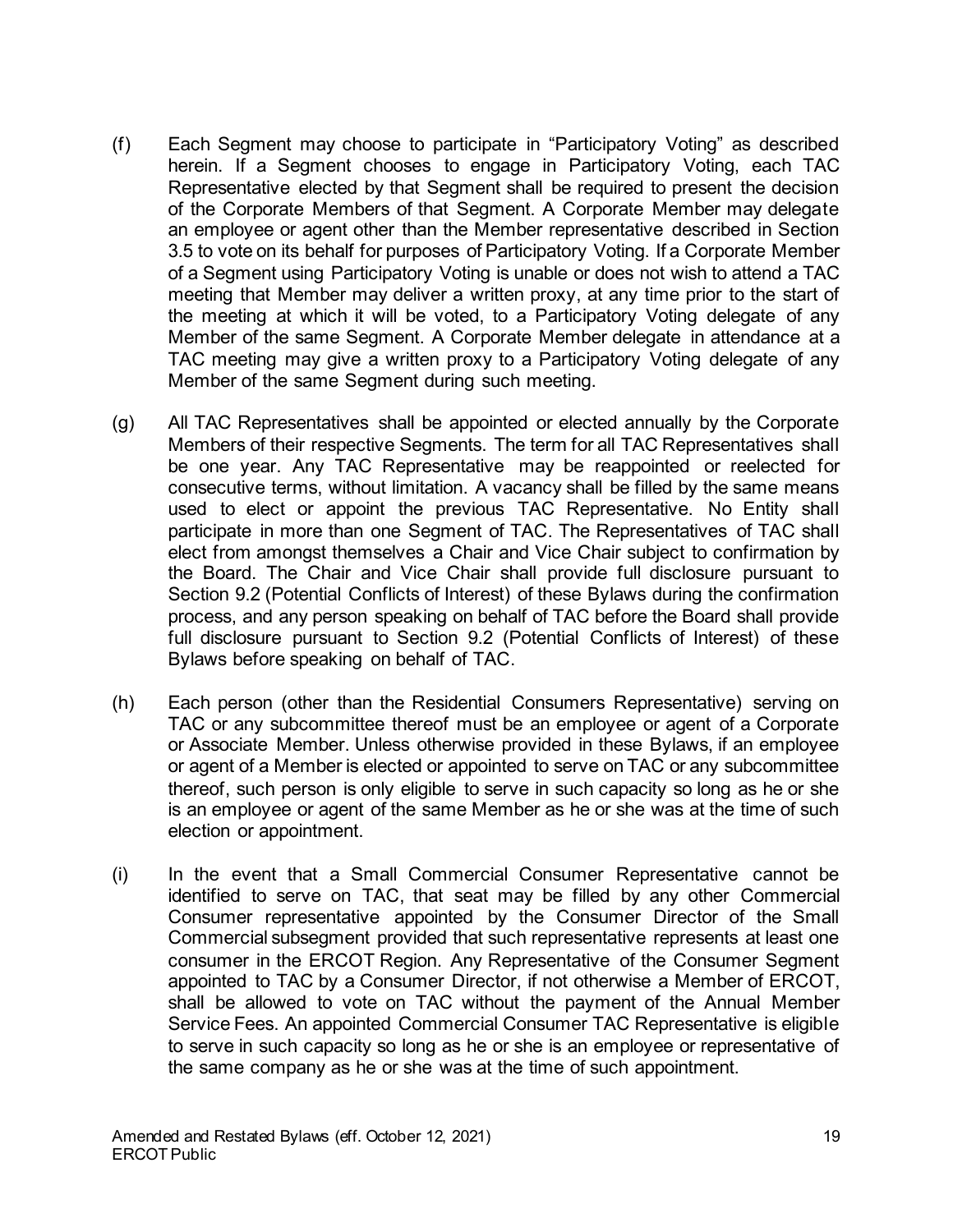Section 5.2 Functions of TAC. TAC shall have the authority to create subcommittees, task forces and study groups ("subcommittees"). TAC shall determine the eligibility requirements, quorum requirements and voting structure for each subcommittee. TAC shall (a) through its subcommittees make such studies and plans as it deems appropriate to accomplish the purposes of ERCOT, the duties of its subcommittees and the policies of the Board, (b) report the results of such studies and plans to the Board as required by the Board, (c) review and coordinate the activities and reports of its subcommittees, (d) make such recommendations to the Board as it deems appropriate or as required by the Board, (e) perform such other duties as directed by the Board and (f) make recommendations regarding ERCOT expenditures and projects. In accordance with ERCOT procedures and applicable law and regulations, certain guidelines, criteria and other actions approved by TAC may be effective upon approval by TAC; provided however, that such actions are reported to the Board for review and nothing herein shall affect the ability of the Board to independently consider such guidelines, criteria and actions, and to take such action with respect thereto as the Board deems appropriate, including revocation and remand with instructions.

Section 5.3 Meetings. TAC and its subcommittees shall meet as often as necessary to perform their duties and functions. All meetings of TAC and its subcommittees shall be called by their respective chairmen and all such meeting notices shall be sent in writing to each member at least one week prior to the meeting, unless an emergency condition should suggest otherwise (such emergency to be by mutual consent of a majority of the Seated Representatives of TAC or subcommittee). Any Member may request notification of any such meetings and may have an employee or a TAC-approved representative for that Member attend as an observer. Each Representative of TAC may designate in writing an alternate representative who may attend meetings in the absence of the Representative and vote on the Representative's behalf.

Section 5.4 Other Appointments. TAC shall elect representatives to the various NERC committees and associated subcommittees, task forces, and working groups whose members are appointed by the NERC Regions. The selection of TAC representatives to NERC shall require an act of TAC as set forth in Section 5.1(c). If more than one representative is requested, TAC should consider selecting representatives from different Segments.

# **ARTICLE 6**

Intentionally Omitted.

### **ARTICLE 7 CHIEF EXECUTIVE OFFICER**

Section 7.1 CEO Hiring and Duties. The Board shall hire a Chief Executive Officer ("CEO") who, under the Board's supervision and direction shall carry on the general affairs of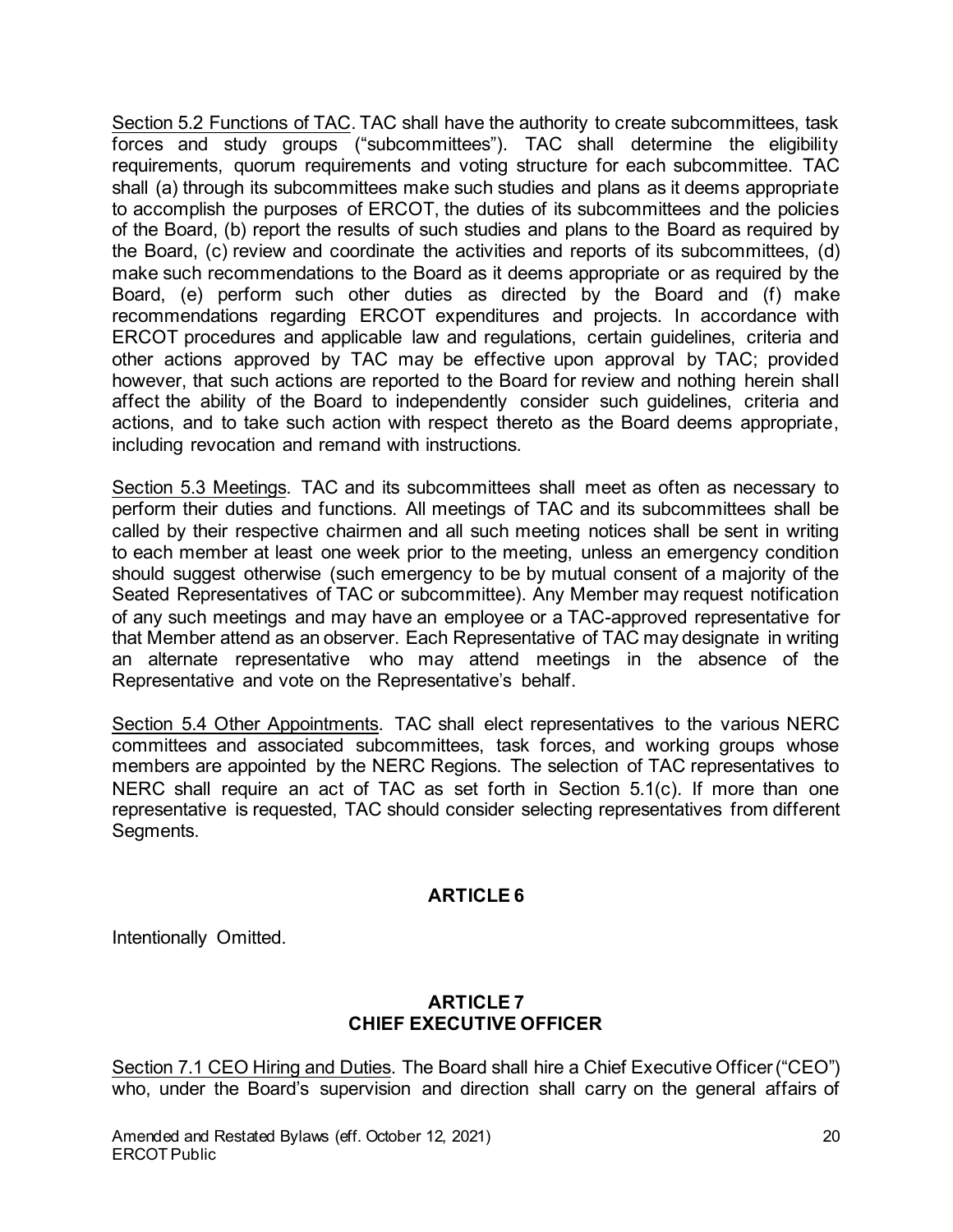ERCOT. The CEO shall be a member of the staff of ERCOT and shall be an *ex officio* non-voting Director. It shall be his duty to approve the expenditure of the monies appropriated by the Board in accordance with the Budget approved by the Board. The CEO shall make an annual report and periodic reports to the Board concerning the activities of ERCOT. The CEO shall serve as President of ERCOT. He or she shall comply with all orders of the Board. All agents and employees of ERCOT shall report, and be responsible, to the CEO. The CEO shall perform such other duties as may be determined from time to time by the Board.

Section 7.2 Notice of CEO Vacancy. The Board Chair or the Board Chair's designee shall notify the PUCT Commissioners when a vacancy occurs for the CEO.

Section 7.3 CEO Selection. The Board Chair or the Board Chair's designee shall provide information to the PUCT Commissioners regarding selection of the CEO requested by any of the PUCT Commissioners as required by the PUCT.

Section 7.4 CEO Compensation. The compensation of the CEO shall be approved by the Board.

# **ARTICLE 8 OFFICERS**

Section 8.1 General. The Officers of ERCOT shall consist of a President, one or more Vice Presidents, a Secretary, and such Officers and assistant Officers as the Board may create. The CEO shall serve as President of ERCOT. Any two (2) or more offices may be held by the same person, except the offices of President and Secretary. A subcommittee duly designated may perform the functions of any officer and the functions of two or more officers may be performed by a single subcommittee.

Section 8.2 Tenure. The CEO of ERCOT shall be elected and the other Officers of ERCOT shall be ratified by the Board at such time and in such manner and for such a term not exceeding one (1) one year, as shall be determined from time to time by the Board. Any Officer may be re-elected or re-ratified for consecutive terms, without limitation. All Officers of ERCOT shall hold office until their successors are chosen and qualified or until their earlier resignation or removal. Any Officer elected or appointed may be removed by the persons authorized to elect or appoint such Officer whenever in their judgment the best interests of ERCOT will be served thereby.

### **ARTICLE 9 TRANSACTIONS OF CORPORATION**

Section 9.1 Deposits and Checks. All of ERCOT's funds will be deposited to the credit of ERCOT in banks, trust companies, or other depositories that the Board approves.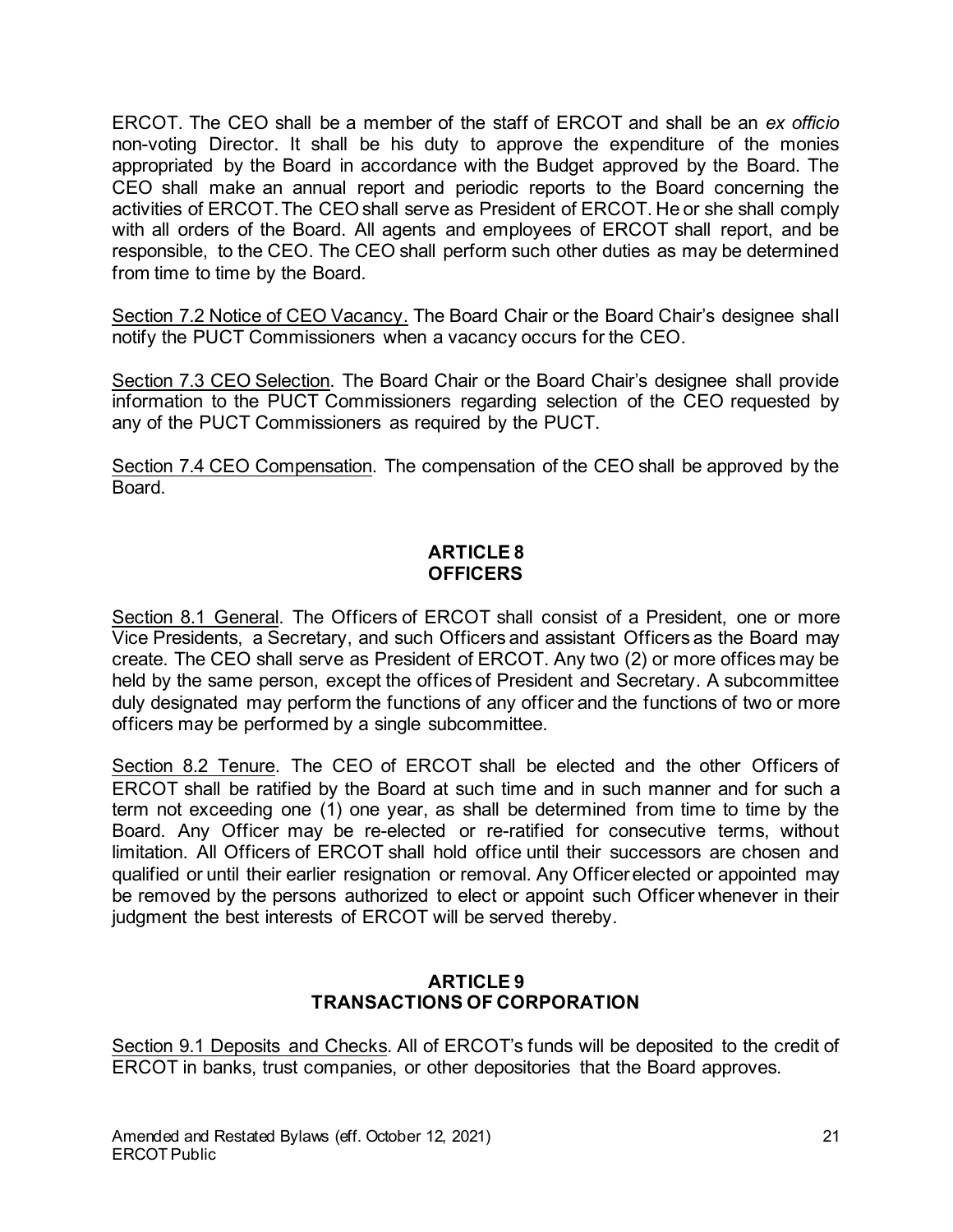#### Section 9.2 Potential Conflicts of Interest.

- (a) Each Director, TAC Representative and subcommittee member shall have an affirmative duty to disclose to the Board, TAC or subcommittee (as the case may be) any actual or potential conflicts of interest of the Director, TAC Representative or subcommittee member or his employer where, and to the extent that, such conflicts or potential conflicts directly or indirectly affect any matter that comes before the Board, TAC or subcommittee, as the case may be. A Director with a direct interest in a matter, personally or via his employer, or by having a substantial financial interest in a person with a direct interest in a matter, shall recuse himself from deliberations and actions on the matter in which the conflict arises and shall abstain on any vote on the matter and not otherwise participate in a decision on the matter. A direct interest is a specific interest of a person or entity in a particular matter. Any disclosure of a direct interest by a Director shall be noted in the minutes of the Board meeting at which the direct interest is disclosed. Mere attendance at the meeting, if the Director, TAC Representative or subcommittee member recuses himself or herself from the deliberation and action on the matter in which the conflict arises, shall not constitute participation.
- (b) ERCOT may not make any loan to a Director or Officer of ERCOT. A Member, Director, TAC Representative, Officer, or subcommittee member of ERCOT may lend money to and otherwise transact business with ERCOT except as otherwise provided by these Bylaws, the Certificate of Formation, and applicable law. Such a person transacting business with ERCOT has the same rights and obligations relating to those matters as other persons transacting business with ERCOT. ERCOT may not borrow money from, or otherwise transact business with, a Member, Director, TAC Representative, Officer, or subcommittee member of ERCOT unless the transaction is described fully in a legally binding instrument and is in ERCOT's best interests. ERCOT may not borrow money from, or otherwise transact business with, a Member, Director, Officer, TAC Representative or subcommittee member of ERCOT without full disclosure of all relevant facts and without the Board's approval, not including the vote of any person having a personal interest in the transaction.

Section 9.3 Prohibited Acts. As long as ERCOT exists, no Member, Director, Officer, or subcommittee member of ERCOT may:

- (a) Do any act in violation of the Certificate of Formation or these Bylaws;
- (b) Do any act in violation of a binding obligation of ERCOT except with the Board's prior approval;
- (c) Do any act with the intention of harming ERCOT or any of its operations;
- (d) Receive an improper personal benefit from the operation of ERCOT;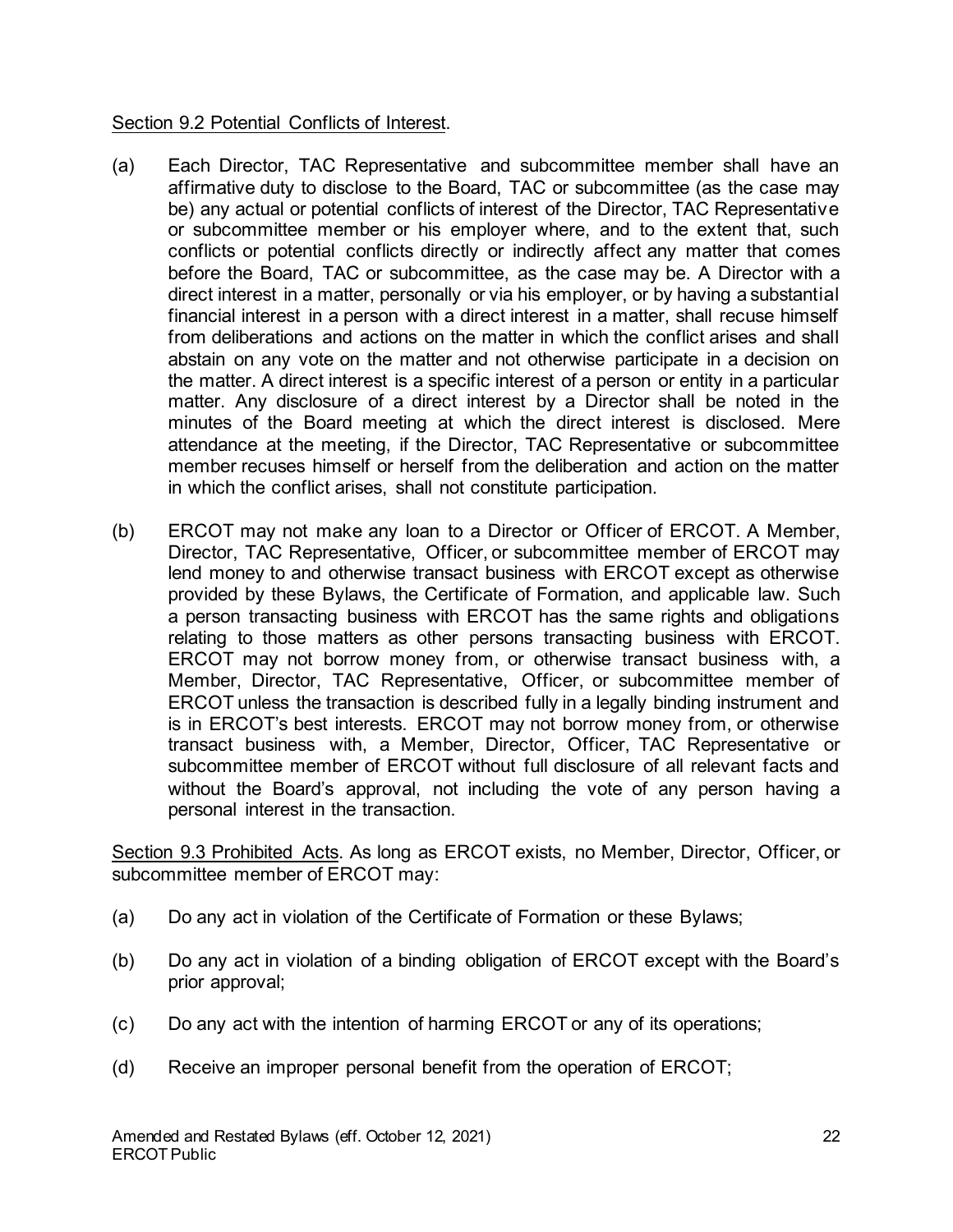- (e) Use ERCOT's assets, directly or indirectly, for any purpose other than in furtherance of ERCOT's exempt purposes;
- (f) Wrongfully transfer or dispose of ERCOT property, including intangible property such as good will;
- (g) Use ERCOT's name (or any substantially similar name) or any trademark or trade name adopted by ERCOT, except on behalf of ERCOT in the ordinary course of its business or as a reference to the ERCOT region;
- (h) Disclose any of ERCOT's or Members' business practices, trade secrets, or any other confidential or proprietary information not generally known to the business community to any person not authorized to receive it;
- (i) Take any action, without written notice to Members and reasonable time for Members to respond, that would cause another ERCOT Member that is not a "public utility" under the Federal Power Act or ERCOT itself to become a "public utility" under the Federal Energy Regulatory Commission ("FERC") rules or become subject to any plenary jurisdiction of FERC;
- (j) With regard to the Directors, do any act in violation of an ERCOT rule [as that term is defined in PUCT Substantive Rule Section 25.361(a)], PUCT rule, or applicable statute.

Violations of these prohibited acts may lead to sanction, suspension, expulsion or termination after a hearing conducted using the same procedure as described in Article 3 of these Bylaws.

### **ARTICLE 10 EXPENSES, BOOKS AND RECORDS**

#### Section 10.1 Member Representatives' Expenses and Compensation of Certain Directors and TAC Representatives.

- (a) Except as described below, ERCOT shall not bear the personal and travel expenses of each person who serves as a representative of a Member or as a Director, TAC Representative or subcommittee member. Except as provided below, no such person shall receive any salary or other compensation from ERCOT.
- (b) The Board shall have the authority to fix the compensation of its Unaffiliated Directors who may be paid a fixed sum plus reimbursement of travel expenses for attendance at each meeting of the Board, or a stated compensation as a member thereof, or any combination of the foregoing. Unaffiliated Directors, who are members of standing or special committees, may be allowed like compensation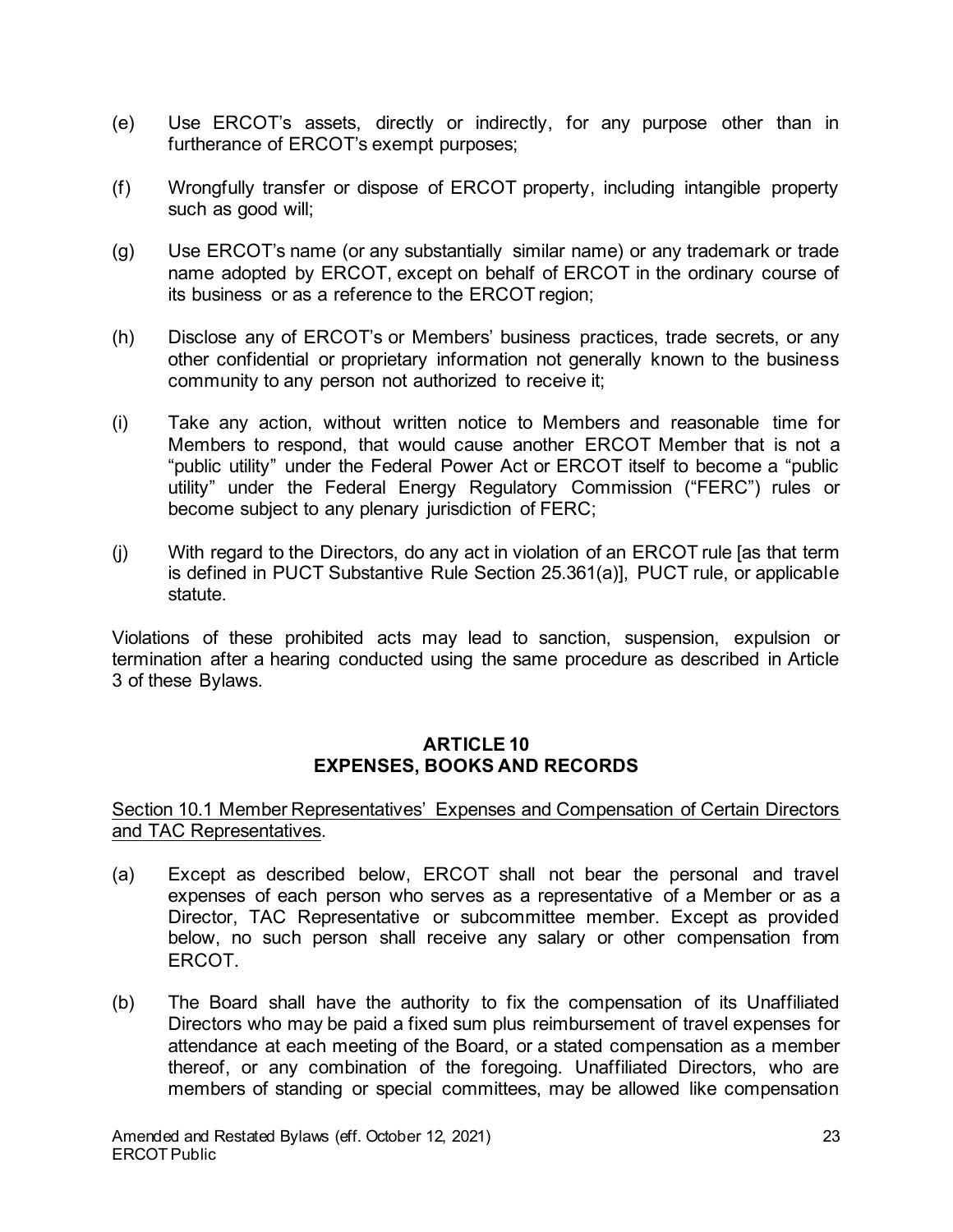and reimbursement of travel expenses for attending committee meetings. Unaffiliated Directors and Consumer Directors may be reimbursed for registration, travel, lodging and related expenses for training activities and Unaffiliated Directors shall be reimbursed for travel lodging and related expenses for attending each meeting of the Board. The reimbursement of travel expenses by ERCOT shall be in accordance with ERCOT policies on the reimbursement of appropriate and reasonable, documented travel expenses.

(c) The Board shall fix the compensation for the appointed Residential Consumer TAC Representative for attendance at each meeting of the Board, TAC, or any standing or special committee of such on an annual basis. Any Residential Consumer TAC Representative shall not be an agent of ERCOT for any purpose and shall not be considered to be serving at ERCOT's request, even though compensated by ERCOT.

Section 10.2 ERCOT Expenses. The expenses of ERCOT shall include, but not be limited to, administrative expenses, operational costs and debt service.

Section 10.3 Budget. A budget (the "Budget") for ERCOT for the ensuing one or more fiscal years shall be adopted by the Board. In connection with the Board's approval, the Budget, including cost of liability insurance, for ERCOT shall be compiled by the CEO and submitted to the Board. To be effective, the Budget must be approved by an act of the Board as set forth in Section 4.7. The representatives of each Member shall be promptly notified of the Budget following adoption of the Budget by the Board.

Section 10.4 Loans and Guarantees. Neither participation in the activities of ERCOT nor any provision of these Bylaws or of the Certificate of Formation shall be deemed to constitute a pledge or loan of the credit of any Member for the benefit of ERCOT or a guarantee by any Member of any obligation of ERCOT.

Section 10.5 Access to Books and Records. All Members of ERCOT will have access to the books and records of the organization, including financial statements and budgets; however, the Board shall establish procedures by which a Member, upon written demand stating the purpose of the demand may examine and copy the books and records of ERCOT. If necessary to protect the confidential information of ERCOT, a Member requesting examination of ERCOT's books and records may be required to sign a confidentiality and non-disclosure agreement before viewing such information. The procedures shall include policies that provide reasonable protection against the unnecessary disclosure of information related to individual employees, including their compensation.

Section 10.6 Audit. At least annually, an audit of the financial statements of ERCOT shall be performed by the Auditor approved by the Board. The Auditor's opinion and the audited financial statements will be made available to all Members as described in Section 10.5.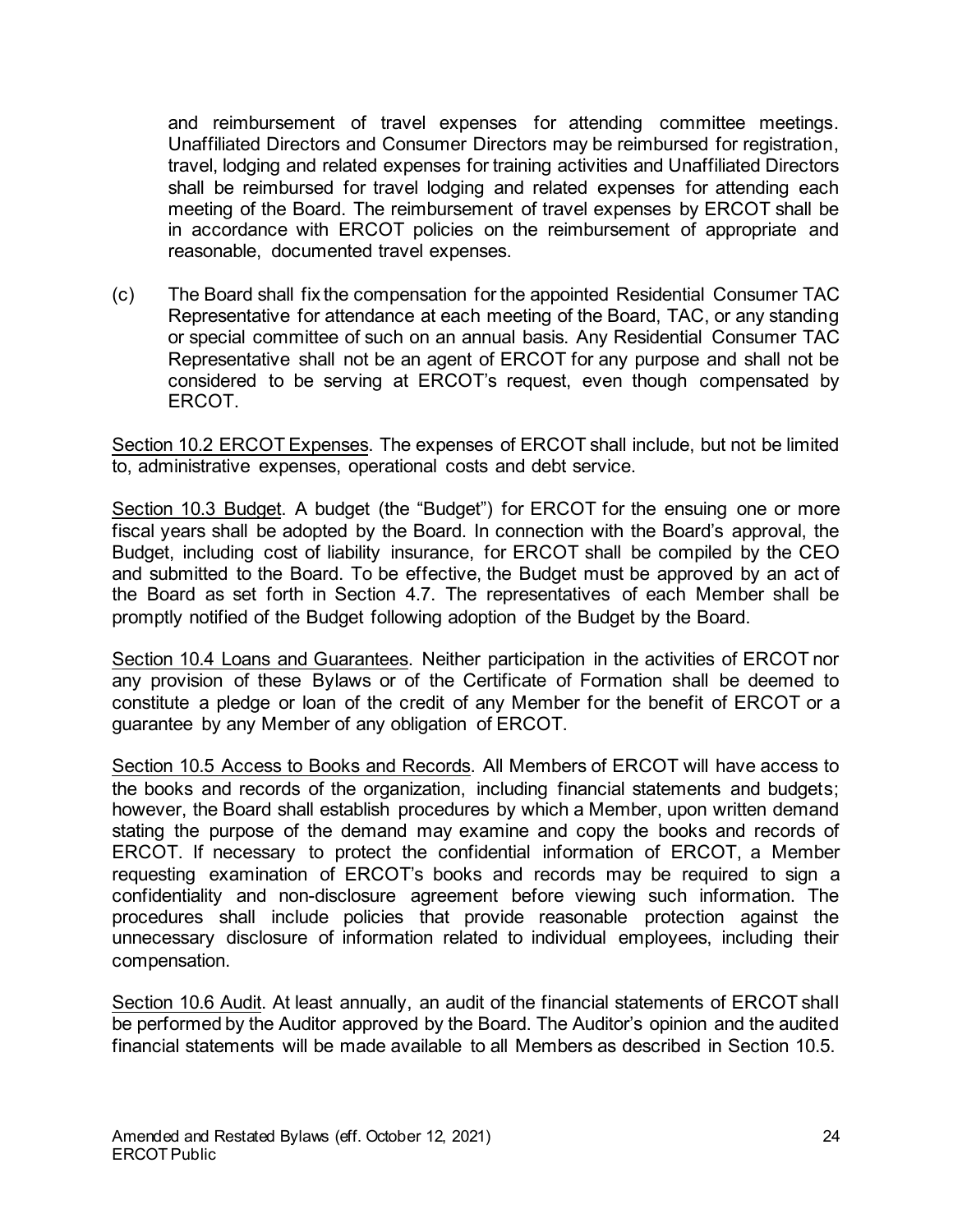Section 10.7 Fiscal Year. The fiscal year of ERCOT shall be from January 1 through the following December 31, or as otherwise fixed by resolution of the Board.

# **ARTICLE 11 INDEMNIFICATION**

Section 11.1 Indemnification. EACH PERSON WHO AT ANY TIME SHALL SERVE, OR SHALL HAVE SERVED, AS A DIRECTOR, OFFICER, EMPLOYEE OR AGENT OF ERCOT, OR ANY PERSON WHO, WHILE A DIRECTOR, OFFICER, EMPLOYEE OR AGENT OF ERCOT, IS OR WAS SERVING AT ITS REQUEST AS A DIRECTOR, OFFICER, PARTNER, VENTURER, PROPRIETOR, TRUSTEE, EMPLOYEE, AGENT OR SIMILAR FUNCTIONARY OF ANOTHER FOREIGN OR DOMESTIC CORPORATION, PARTNERSHIP, JOINT VENTURE, SOLE PROPRIETORSHIP, TRUST, EMPLOYEE BENEFIT PLAN OR OTHER ENTERPRISE, SHALL BE ENTITLED TO INDEMNIFICATION AS, AND TO THE FULLEST EXTENT, PERMITTED BY CHAPTER 8 OF THE TEXAS BUSINESS ORGANIZATIONS CODE OR ANY SUCCESSOR STATUTORY PROVISION, AS FROM TIME TO TIME AMENDED, SUCH ARTICLE OR SUCCESSOR PROVISION, AS SO AMENDED, BEING INCORPORATED IN FULL IN THESE BYLAWS BY REFERENCE. THE FOREGOING RIGHT OF INDEMNIFICATION SHALL NOT BE DEEMED EXCLUSIVE OF ANY OTHER RIGHTS TO WHICH THOSE TO BE INDEMNIFIED MAY BE ENTITLED AS A MATTER OF LAW OR UNDER ANY AGREEMENT, VOTE OF DISINTERESTED DIRECTORS, OR OTHER ARRANGEMENT.

### **ARTICLE 12 NOTICES**

Section 12.1 Form. Unless otherwise provided in these Bylaws, any notice required by these Bylaws to be given to a Member, Director, committee or subcommittee member, TAC Representative, member of a subcommittee of TAC, or Officer of ERCOT must be given by at least two of the following methods: mail, facsimile, email, or website posting. If mailed, a notice is deemed delivered when deposited in the mail addressed to the person at his address as it appears on the corporate records, with postage prepaid. A person may change his address in the corporate records by giving written notice of the change to the CEO.

Section 12.2 Signed Waiver of Notice. Whenever any notice is required by law or under ERCOT's Certificate of Formation or these Bylaws, a written waiver signed by the person entitled to receive such notice is considered the equivalent to giving the required notice. A waiver of notice is effective whether signed before or after the time stated in the notice that was to be given.

Section 12.3 Waiver of Notice by Attendance at a Meeting. Attendance at a meeting shall constitute a waiver of notice of such meeting, except where attendance is for the express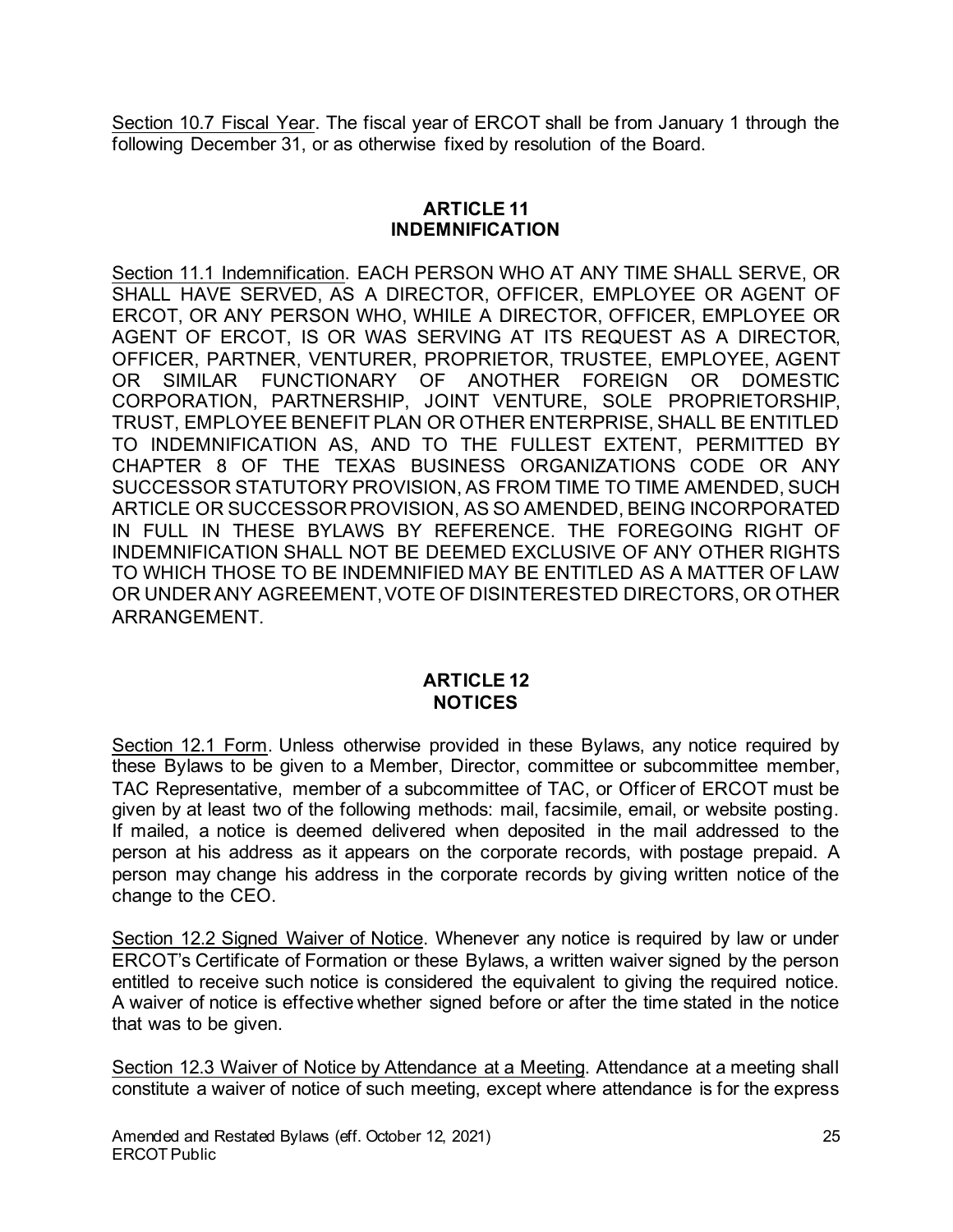purpose of objecting to the transaction of any business on the ground that the meeting is not lawfully called or convened.

Section 12.4 Objection. If any person, who is a voting member of a group holding a meeting, reasonably objects to the transaction of business regarding a specific issue, or issues, at a meeting on the grounds that the meeting is not properly called or convened or that the issue, or issues, was improperly noticed, the issue or issues in question may not be addressed at that meeting. The Chair of such meeting shall determine if such objection is reasonable.

### **ARTICLE 13 AMENDMENTS**

Section 13.1 Amendments to these Bylaws. Subject to the provision that no amendment to these Bylaws may limit the rights of a Member to resign from Membership and subject to approval by the PUCT, these Bylaws may be amended, altered, or repealed by the voting Segments through the following procedure:

- (a) Any Corporate Member suggesting amendments to these Bylaws must submit a proposal of the amendment, including any necessary supporting documents, to the CEO.
- (b) The CEO shall place the proposal on the agenda for a Board meeting in the time and manner prescribed by the Board.
- (c) If the proposal is approved by an act of the Board as set forth in Section 4.7, the Board shall place the proposal on the agenda of the next Annual Meeting of the Corporate Members unless the Board in its discretion calls a Special Meeting of the Corporate Members to vote on the proposal or determines to seek Membership approval without a meeting as provided in Section 3.7(g).
- (d) Corporate Members must vote to enact the Board-approved amendment by the following voting procedure:
	- (1) For the purposes of voting on Bylaws, each Segment shall have one whole vote.
	- (2) Except for the Consumer Segment, an affirmative vote of at least two-thirds of the Corporate Members of a Segment present constitutes an affirmative vote by that Segment.
	- (3) For purposes of voting on Bylaws amendments, the Consumer Segment shall be subdivided into the following Consumer subgroups:
		- (i) Residential Consumers;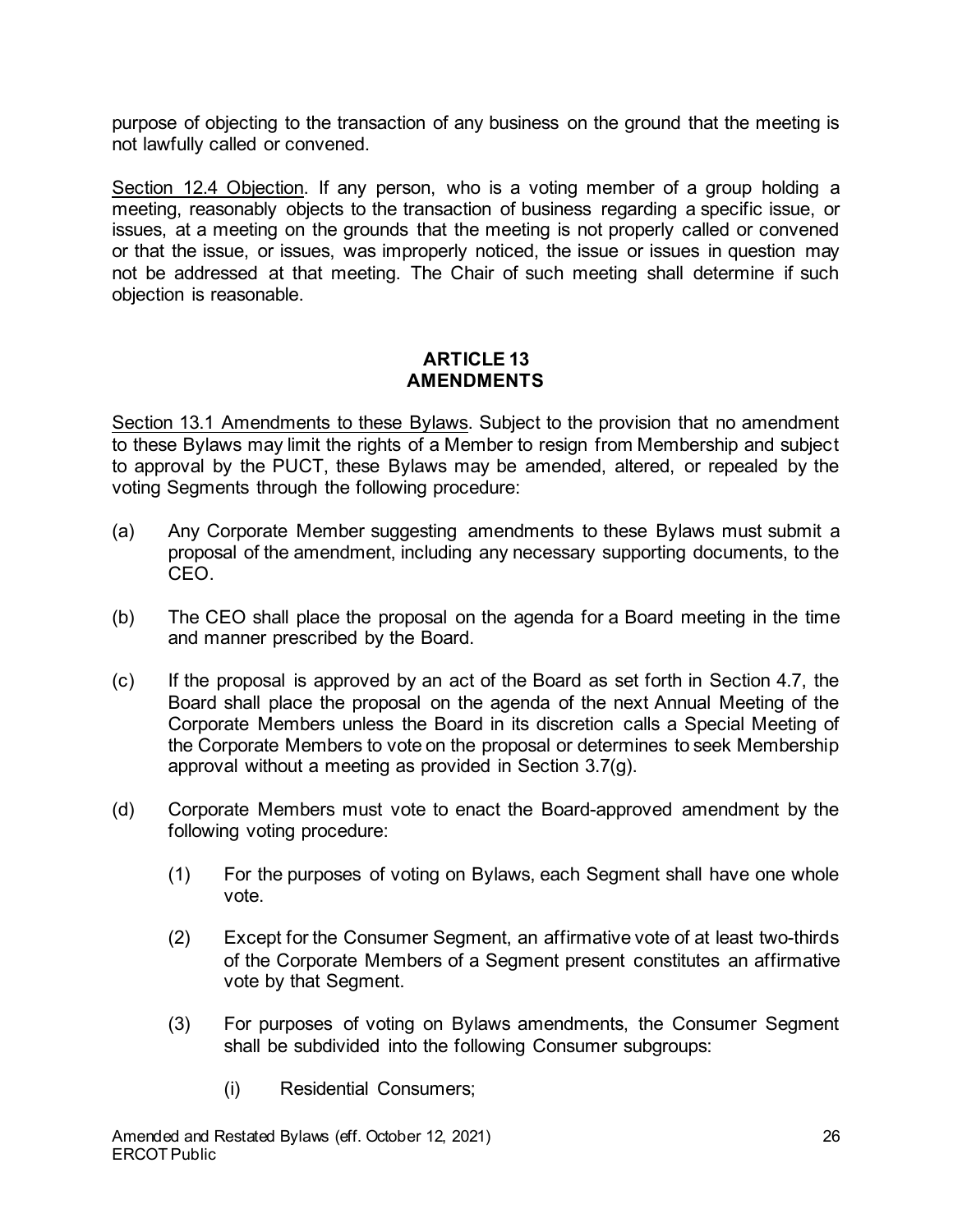- (ii) Commercial Consumers; and
- (iii) Industrial Consumers.

An affirmative vote of the majority of the Corporate Members within a Consumer subgroup shall constitute an affirmative vote of that subgroup. An affirmative vote of at least two of the three Consumer subgroups shall constitute an affirmative vote of the Consumer Segment.

(4) An affirmative vote by at least four of the seven Segments shall be necessary to amend these Bylaws.

Section 13.2 Amendments to the Certificate of Formation. In accordance with the procedures set forth in the Texas Business Organizations Code, including Section 22.164(b)(1), an affirmative vote of at least two-thirds of all Corporate Members shall be required to amend the Certificate of Formation.

#### **ARTICLE 14 MISCELLANEOUS PROVISIONS**

Section 14.1 Legal Authorities Governing Construction of Bylaws. These Bylaws shall be construed under Texas law. All references in these Bylaws to statutes, regulations, or other sources of legal authority will refer to the authorities cited, or their successors, as they may be amended from time to time.

Section 14.2 Legal Construction. Any question as to the application or interpretation of any provision of these Bylaws shall be resolved by the Board. To the greatest extent possible, these Bylaws shall be construed to conform to all legal requirements and all requirements for obtaining and maintaining all tax exemptions that may be available to nonprofit corporations. If any Bylaw provision is held invalid, illegal, or unenforceable in any respect, the invalidity, illegality, or unenforceability will not affect any other provision, and these Bylaws will be construed as if they had not included the invalid, illegal, or unenforceable provision.

Section 14.3 Headings. The headings used in these Bylaws are for convenience and may not be considered in construing these Bylaws.

Section 14.4 Number and Gender. All singular words include the plural, and all plural words include the singular. All pronouns of one gender include reference to the other gender.

Section 14.5 Parties Bound. These Bylaws will bind and inure to the benefit of the Members, Directors, TAC Representatives, Officers, subcommittee members, employees, and agents of ERCOT and their respective administrators, legal